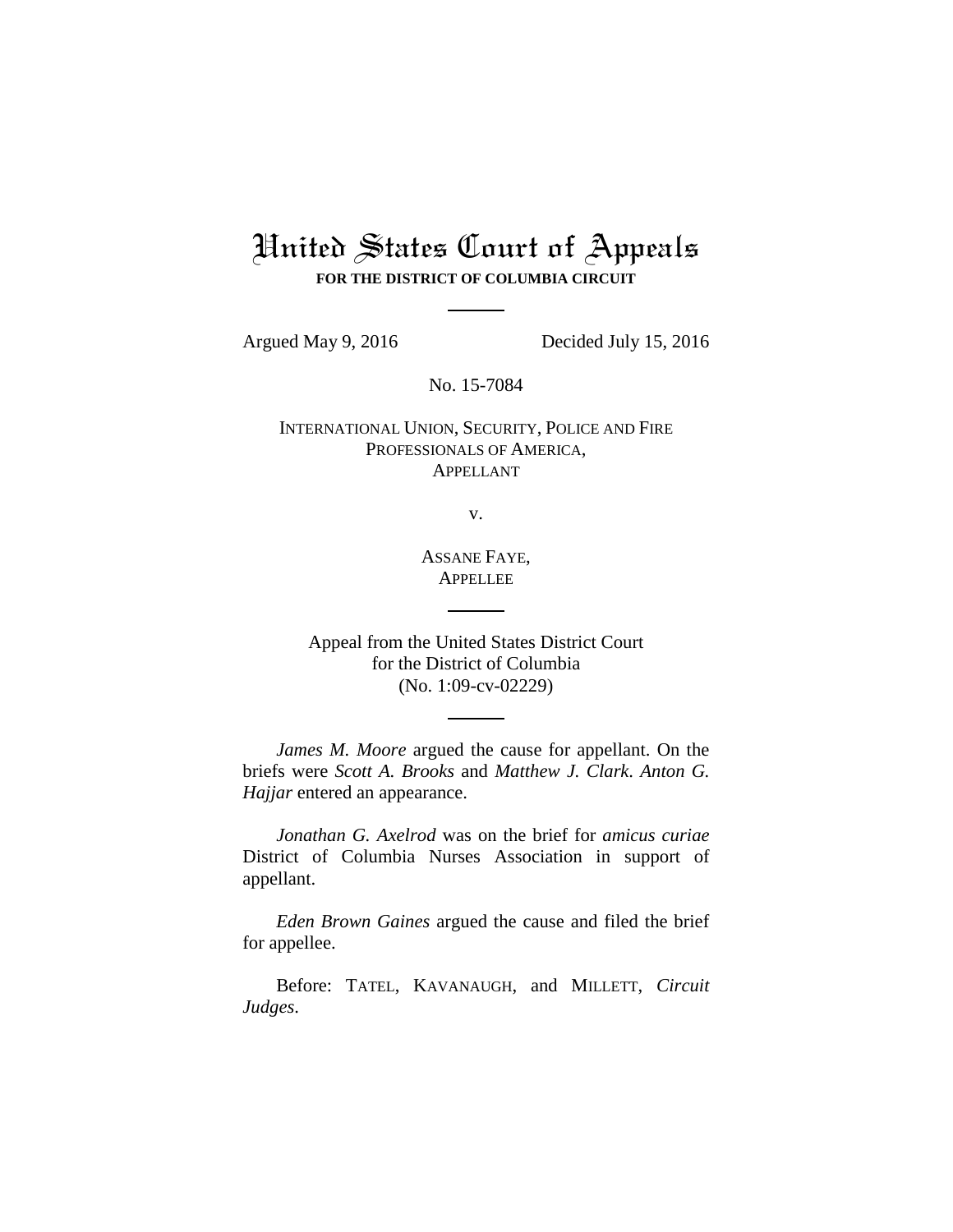Opinion for the Court filed by *Circuit Judge* TATEL.

Concurring opinion filed by *Circuit Judge* TATEL.

Concurring opinion filed by *Circuit Judge* MILLETT.

Dissenting opinion filed by *Circuit Judge* KAVANAUGH.

TATEL, *Circuit Judge*: The Labor-Management Reporting and Disclosure Act sets out fiduciary duties that officers and other agents of unions owe the union that employs them. It also permits a union member to bring a lawsuit for breach of those duties in federal court "for the benefit of the labor organization," but only after "the labor organization or its governing board or officers refuse or fail to sue or recover damages or secure an accounting or other appropriate relief within a reasonable time after being requested to do so." 29 U.S.C. § 501(b). The statute does not, however, expressly give the union itself a cause of action for breach of fiduciary duty in federal court. In this case, we must decide whether the statute contains an implied cause of action for the union itself. Our decision on a closely related issue in *Weaver v. United Mine Workers of America*, 492 F.2d 580 (D.C. Cir. 1973) (per curiam), requires that we answer that question in the affirmative.

**I.**

Until September 24, 2009, Assane Faye was a nonmember employee of the International Union, Security, Police and Fire Professionals of America (the "Union"). The Union brought this suit alleging that while it employed him, Faye breached his fiduciary duties to the Union in a number of ways, including by encouraging union members to join a rival union. Specifically, the Union alleged that Faye breached his fiduciary duties under section 501 of the federal Labor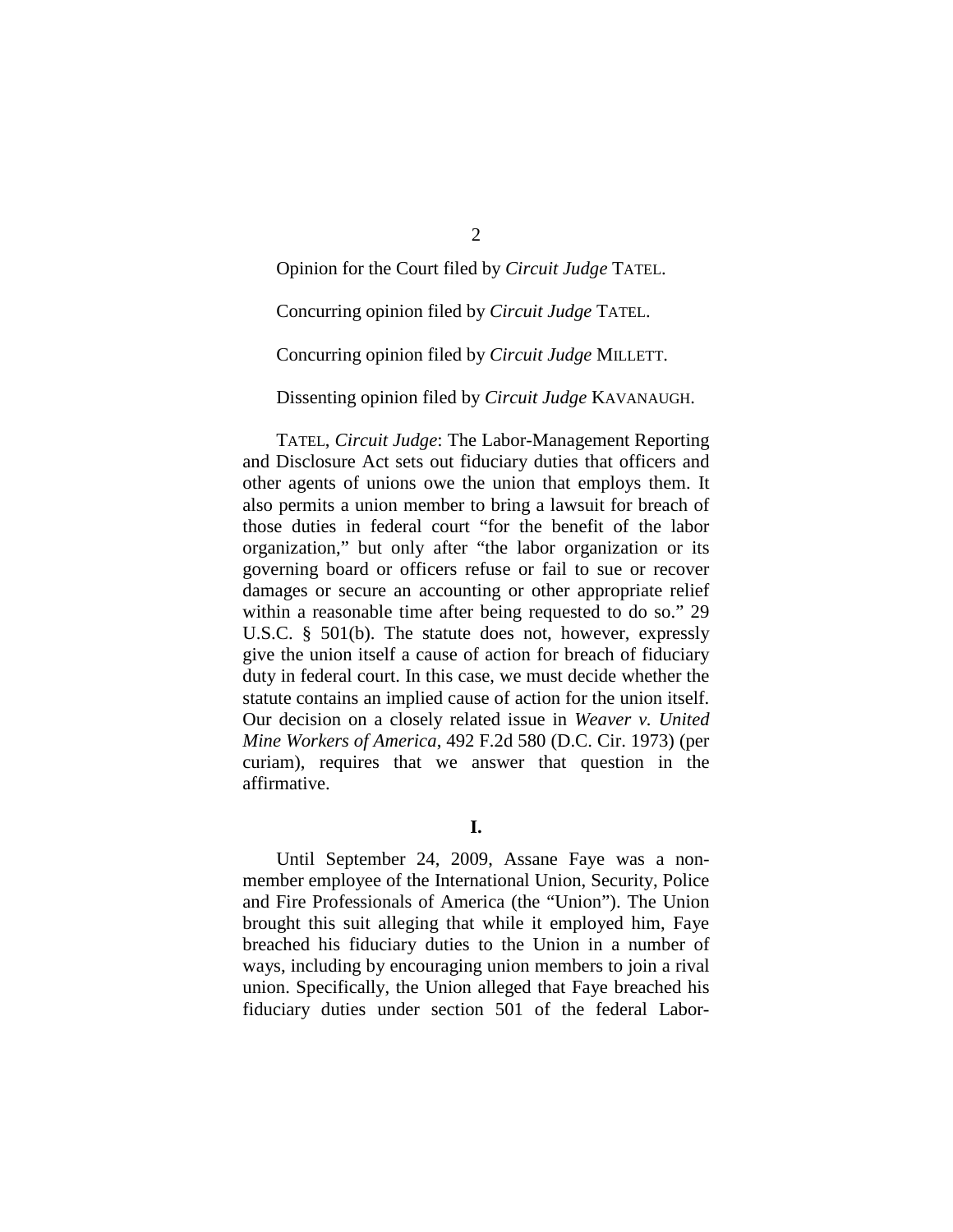Management Reporting and Disclosure Act (LMRDA). The Union also asserted similar claims under state law, as well as a breach of contract claim under the Labor Management Relations Act (LMRA).

After several rounds of briefing, the district court concluded that the LMRDA provides a cause of action only to individual union members, not to the union itself, and that the LMRA provides no cause of action to a union seeking to sue a non-member employee. The district court concluded that because neither federal statute provided the Union with a cause of action, it lacked federal question jurisdiction over the case. And because no other ground for subject matter jurisdiction existed, the district court ruled that it had "no basis to exercise supplemental jurisdiction over plaintiff's state common law claims." *International Union, Security, Police & Fire Professionals of America v. Faye*, 115 F. Supp. 3d 40, 47 (D.D.C. 2015). The district court thus dismissed the Union's entire suit without prejudice for lack of subject matter jurisdiction.

The Union now appeals, contending that the LMRDA gives it a cause of action and that the district court thus also has supplemental jurisdiction over its state law claims. The Union offers no challenge to the district court's dismissal of its LMRA claim. Our review is de novo. *See El Paso Natural Gas Co. v. United States*, 750 F.3d 863, 874 (D.C. Cir. 2014) ("We review *de novo* the District Court's dismissal of claims for want of subject matter jurisdiction under Rule 12(b)(1) or for failure to state a claim under Rule 12(b)(6).").

#### **II.**

This case presents a single substantive issue: whether LMRDA section 501 provides a union with a federal cause of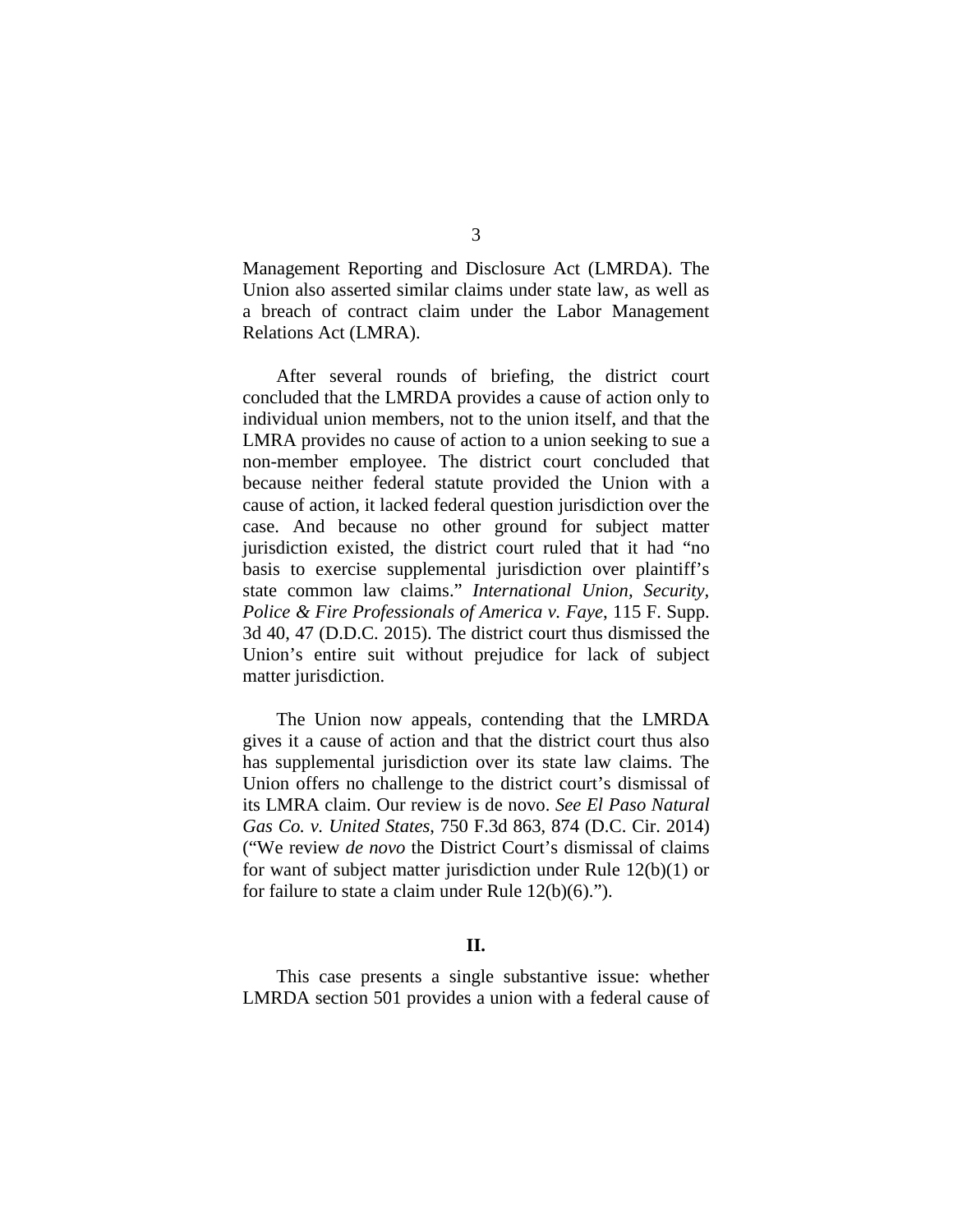action against its agent for breach of a fiduciary duty owed to the union. This question has been reserved by the Supreme Court, *see Guidry v. Sheet Metal Workers National Pension Fund*, 493 U.S. 365, 374 n.16 (1990), and is already the subject of a circuit split, *compare Building Material & Dump Truck Drivers, Local 420 v. Traweek*, 867 F.2d 500 (9th Cir. 1989) (finding no implied cause of action), *with International Union of Operating Engineers, Local 150, AFL-CIO v. Ward*, 563 F.3d 276 (7th Cir. 2009), *and International Union of Electronic, Electrical, Salaried, Machine & Furniture Workers, AFL-CIO v. Statham*, 97 F.3d 1416 (11th Cir. 1996) (finding an implied cause of action).

Before proceeding to the merits, we pause to clarify the nature of our inquiry. As noted above, the district court concluded that it lacked subject matter jurisdiction because the LMRDA gives the Union no cause of action. Earlier decisions likewise tended to speak of the inquiry in jurisdictional terms. *See, e.g.*, *Guidry*, 493 U.S. at 374 n.16 (speaking in jurisdictional terms in the course of reserving the issue); *Traweek*, 867 F.2d at 505 (treating the matter as jurisdictional).

The Supreme Court has recently made clear, however, that the question whether the plaintiff has a cause of action is distinct from the question whether a district court has subject matter jurisdiction. In *Arbaugh v. Y&H Corp.*, 546 U.S. 500, 510–16 (2006), the Court held that the fact that the defendant did not employ the number of employees statutorily required to hold it liable under Title VII went to the merits, not jurisdiction. And in *Lexmark International, Inc. v. Static Control Components, Inc.*, 134 S. Ct. 1377, 1388 n.4 (2014) (quoting *Verizon Maryland Inc. v. Public Service Commission of Maryland*, 535 U.S. 635, 642–43 (2002)), the Court wrote that "'the absence of a valid (as opposed to arguable) cause of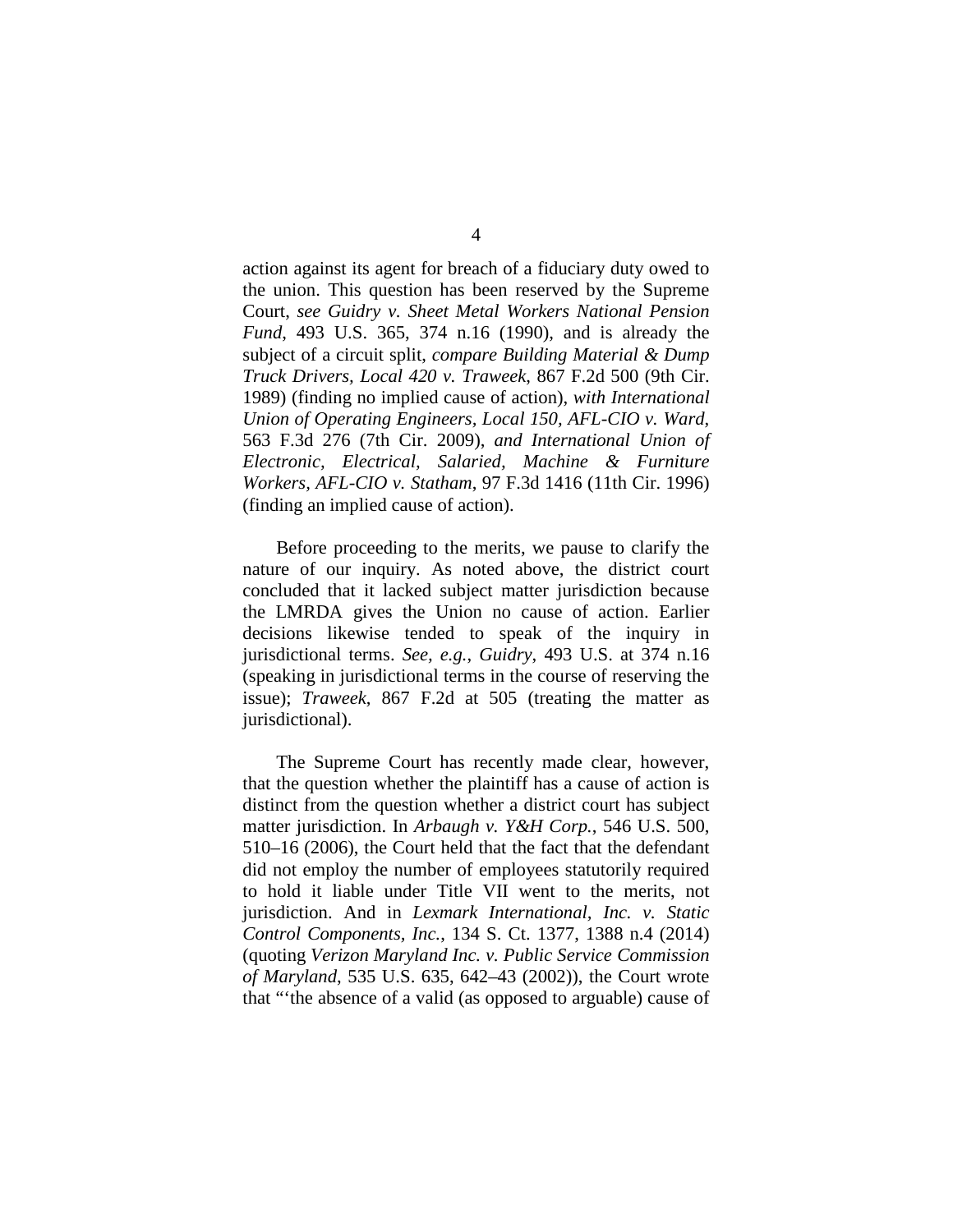action does not implicate subject-matter jurisdiction, *i.e.*, the court's statutory or constitutional *power* to adjudicate the case.'" Here, as in *Lexmark*, the plaintiff's claim is at least "arguable," regardless of whether it is "valid." Our inquiry thus goes to the merits, not jurisdiction, which exists under the general federal question jurisdiction statute, 28 U.S.C. § 1331. *See District of Columbia Nurses Ass'n v. Brown*, No. 15-203, 2016 WL 29252, at \*1–2 (D.D.C. Jan. 4, 2016) (reaching the same result).

In determining whether an implied cause of action exists, "[t]he judicial task is to interpret the statute Congress has passed to determine whether it displays an intent to create not just a private right but also a private remedy. Statutory intent on this latter point is determinative." *Alexander v. Sandoval*, 532 U.S. 275, 286 (2001) (internal citation omitted). Absent statutory intent to create a cause of action, none exists, and "courts may not create one, no matter how desirable that might be as a policy matter, or how compatible with the statute." *Id.* at 286–87.

Congress enacted the LMRDA in 1959 in response to various union corruption scandals and an associated congressional investigation. *See* 29 U.S.C. § 401(b) (explaining that Congress had found "a number of instances of breach of trust, corruption, disregard of the rights of individual employees, and other failures to observe high standards of responsibility and ethical conduct"). The LMRDA provision at issue in this case contains two relevant subsections. The first, section 501(a), bears the title "Duties of officers; exculpatory provisions and resolutions void," and provides as follows:

The officers, agents, shop stewards, and other representatives of a labor organization occupy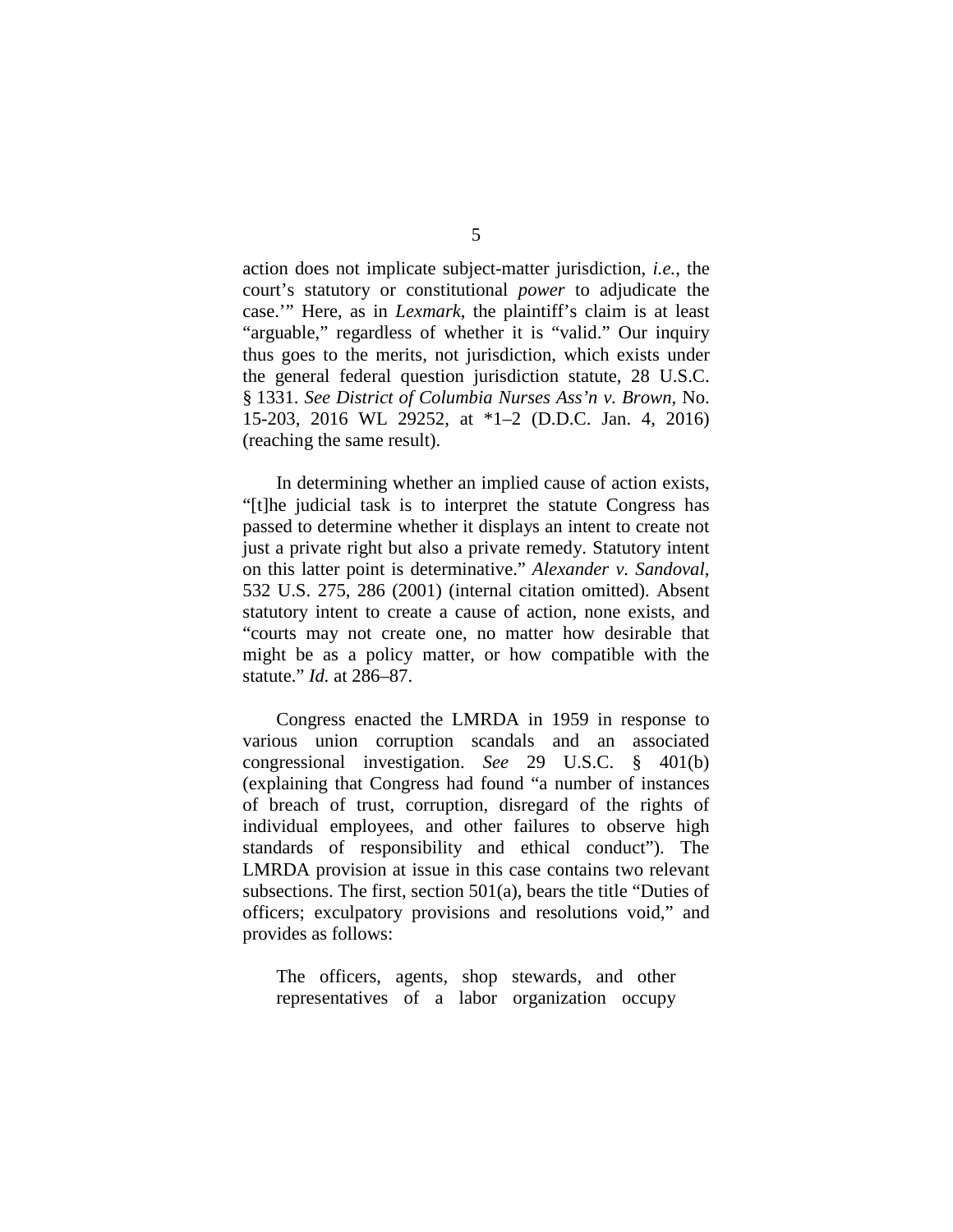positions of trust in relation to such organization and its members as a group. It is, therefore, the duty of each such person, taking into account the special problems and functions of a labor organization, to hold its money and property solely for the benefit of the organization and its members and to manage, invest, and expend the same in accordance with its constitution and bylaws and any resolutions of the governing bodies adopted thereunder, to refrain from dealing with such organization as an adverse party or in behalf of an adverse party in any matter connected with his duties and from holding or acquiring any pecuniary or personal interest which conflicts with the interests of such organization, and to account to the organization for any profit received by him in whatever capacity in connection with transactions conducted by him or under his direction on behalf of the organization. A general exculpatory provision in the constitution and bylaws of such a labor organization or a general exculpatory resolution of a governing body purporting to relieve any such person of liability for breach of the duties declared by this section shall be void as against public policy.

*Id.* § 501(a). The second, section 501(b), bears the title, "Violation of duties; action by member after refusal or failure by labor organization to commence proceedings; jurisdiction; leave of court; counsel fees and expenses," and provides as follows:

When any officer, agent, shop steward, or representative of any labor organization is alleged to have violated the duties declared in subsection (a) of this section and the labor organization or its governing board or officers refuse or fail to sue or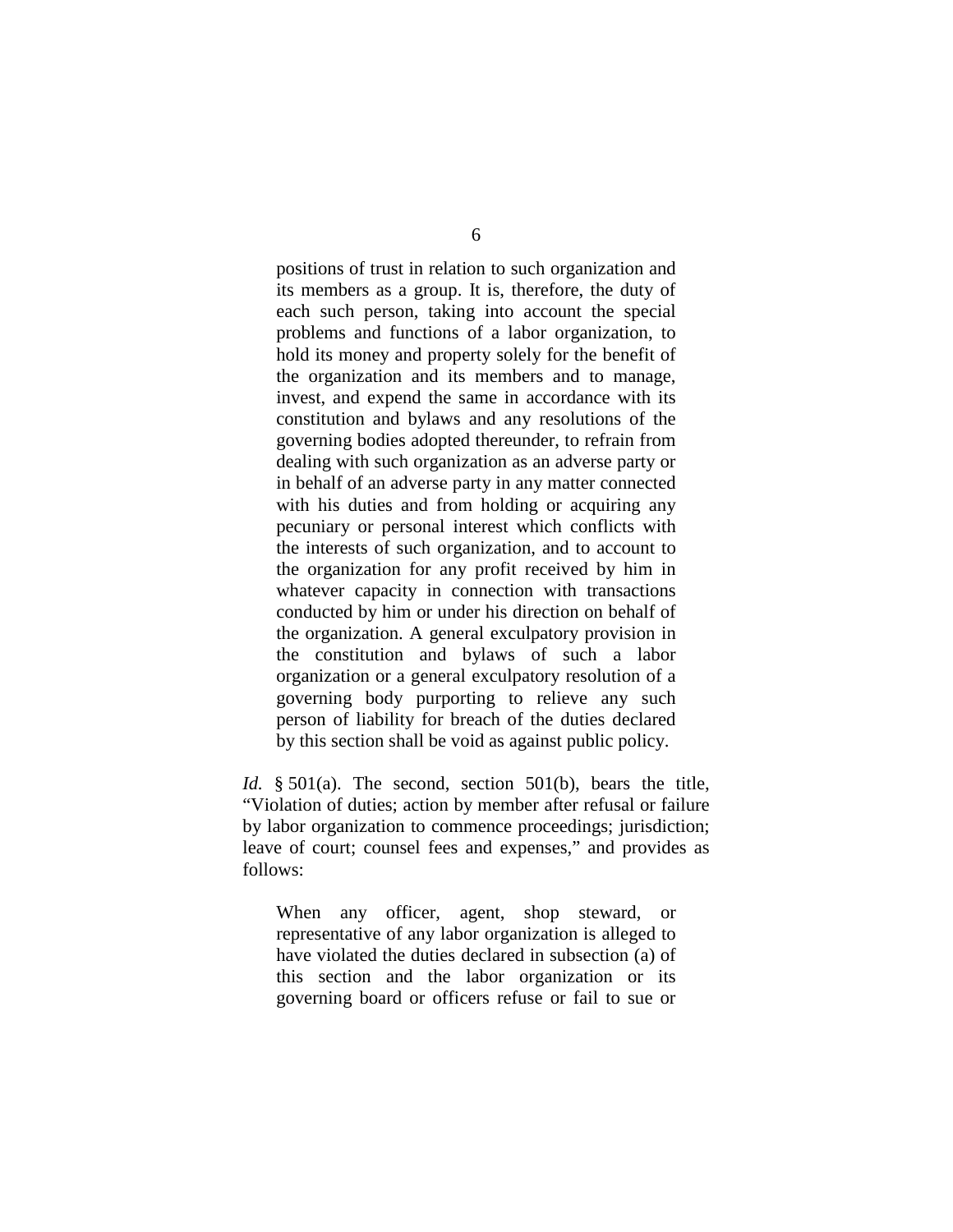recover damages or secure an accounting or other appropriate relief within a reasonable time after being requested to do so by any member of the labor organization, such member may sue such officer, agent, shop steward, or representative in any district court of the United States or in any State court of competent jurisdiction to recover damages or secure an accounting or other appropriate relief for the benefit of the labor organization. No such proceeding shall be brought except upon leave of the court obtained upon verified application and for good cause shown, which application may be made ex parte. The trial judge may allot a reasonable part of the recovery in any action under this subsection to pay the fees of counsel prosecuting the suit at the instance of the member of the labor organization and to compensate such member for any expenses necessarily paid or incurred by him in connection with the litigation.

#### *Id.* § 501(b).

The statute thus gives *union members* an express federal cause of action against a union agent for breach of the fiduciary duties set forth in section 501(a). Union members may bring such a suit "for the benefit of the [union]," provided that they first satisfy certain procedural requirements. Central to this case, however, nothing in the statute expressly gives *the union itself* such a cause of action.

In assessing whether a union nonetheless has an implied cause of action under section 501, we do not write on a clean slate. In *Weaver v. United Mine Workers of America*, 492 F.2d 580 (D.C. Cir. 1973) (per curiam), this court faced issues closely related to those presented here. There, relying on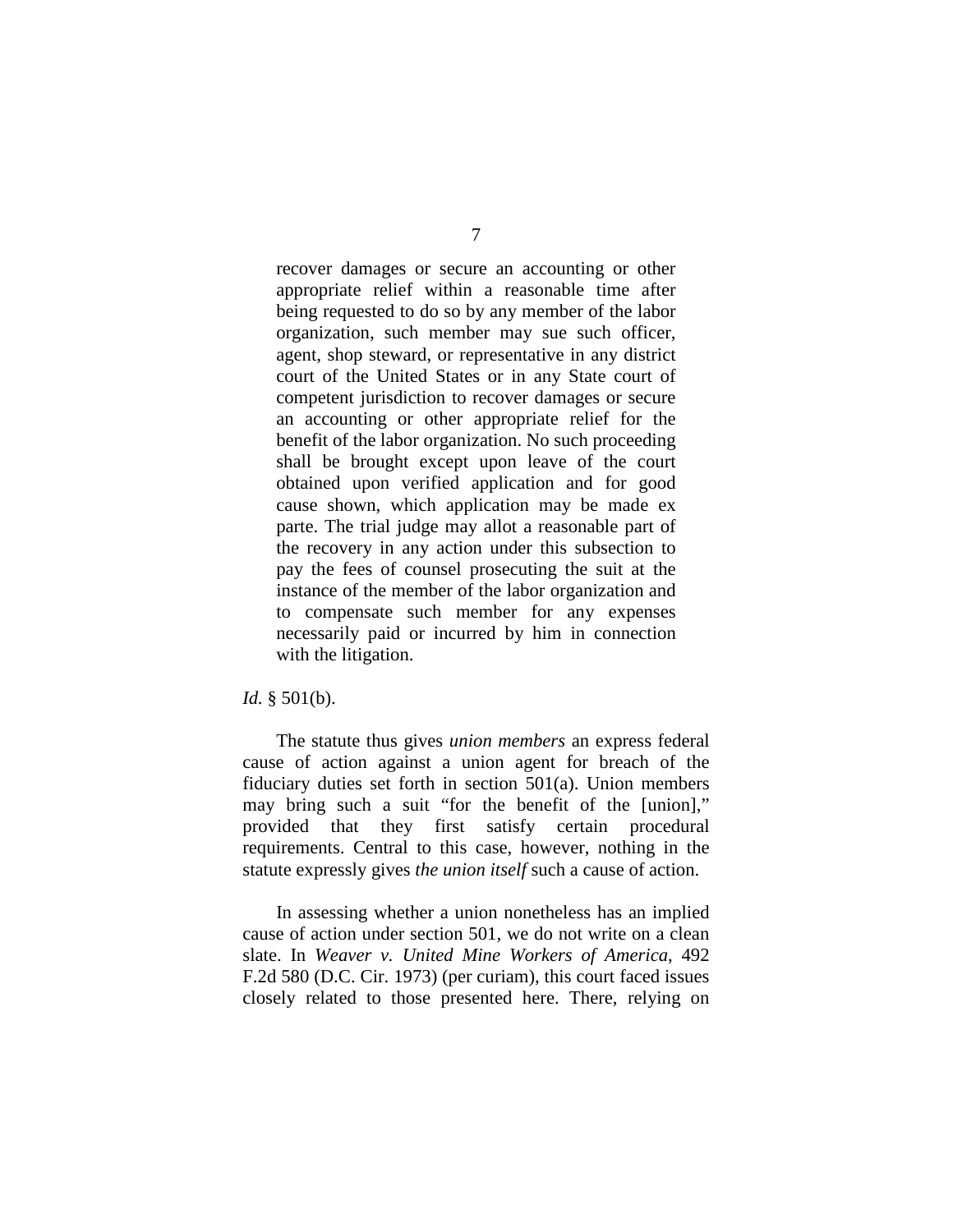section 501's express cause of action, union members sued union officers, as well as the union itself. *Id.* at 582. Only one of the plaintiff union members, however, had satisfied the statutory procedural requirements before bringing suit, and that plaintiff was murdered while the case was pending. *Id.* The defendants, including the union, moved to dismiss on the ground that none of the remaining plaintiffs had satisfied the statute's procedural requirements. *Id.* The district court denied these motions, but certified them for interlocutory review. *Id.* at 582 & n.8.

While the appeal was pending, a union election occurred, and control shifted to new officers supported by and supportive of the plaintiffs (including some of the plaintiffs themselves). *Id.* at 582–83. The union then filed motions to withdraw its appeal, to intervene on behalf of the plaintiff union members, and to dismiss the appeal filed by the defendant officers as moot in light of the union's intervention as a plaintiff. *Id.* at 583.

This court granted the union's motions and directed the district court to permit the union to realign as a party plaintiff. In doing so, the court analogized union member suits under section 501 to shareholder derivative suits. *Id.* at 586. The court noted that the union "possesses exclusively the financial interest at stake," and that, accordingly, "although under its former leadership the [union] was aligned as a  $defendant[,] \ldots$  the litigation since its commencement has in reality been its own." *Id.* at 585. "Moreover, in conditioning the availability of a derivative action under Section 501 on the refusal of a union to bring the action itself, Congress expressed its preference that the union prosecute a claim for breach of fiduciary duty against union officials." *Id.* at 586 (internal citation omitted). Because "[a]llowing the [union] to assume the prosecution of this cause would further that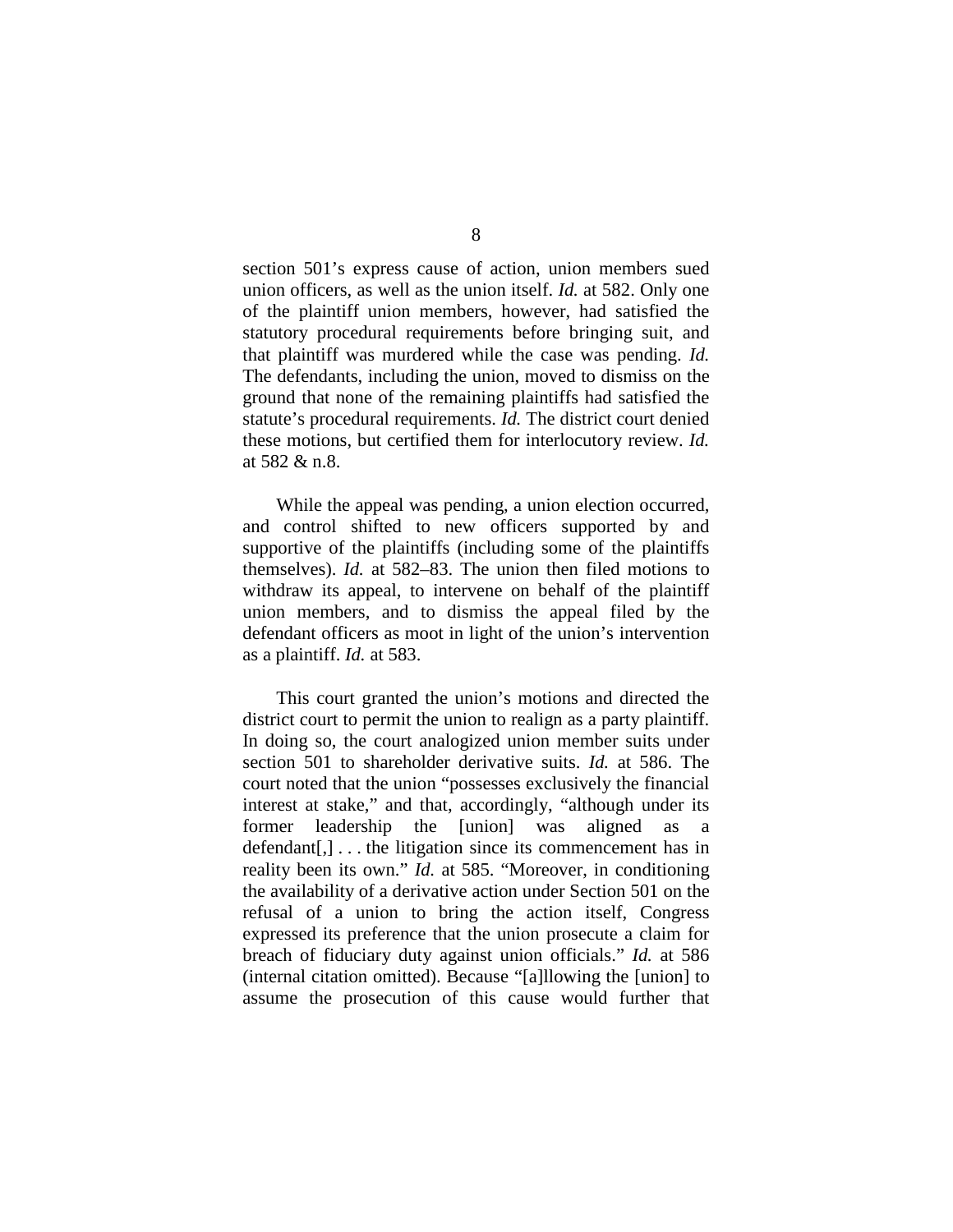legislative preference," the court concluded, the union "must be accorded that right." *Id.* This court conceptualized the union as fully taking over control of the litigation and displacing the plaintiff union members, as demonstrated by its "understanding that the [union-member plaintiffs] will move the District Court for leave to be dropped as party-plaintiffs," *id.* at 587 n.35, as well as by its dismissal as moot of the defendant officers' appeal challenging the remaining plaintiff union members' failure to comply with the statute's procedural requirements, *id.* at 587.

*Weaver* thus holds, at least, that where union members have properly sued under section 501, the union itself may take control of the suit and displace the union members. In this case, the district court distinguished *Weaver* on the ground that the opinion "did not address a union's right to initiate suit on its own behalf." *Faye*, 115 F. Supp. 3d at 44 n.2. The district court and we are bound, however, "not only [by] the result" of a prior case, "but also [by] those portions of the opinion necessary to that result." *Seminole Tribe of Florida v. Florida*, 517 U.S. 44, 67 (1996). In allowing the union to take over control of the litigation, the *Weaver* court necessarily determined that the union was a proper plaintiff in a section 501 fiduciary duty suit. Indeed, in language ignored by the dissent, it emphasized that "the litigation since its commencement has in reality been [the union's] own." *Weaver*, 492 F.2d at 585. Neither the district court nor Faye has offered any persuasive justification for reading the statute to require that a union "be accorded [the] right" to take over a suit that "since its commencement has in reality been its own," *id.* at 585–86, but not to allow the union to simply bring "its own" suit in the first instance. Moreover, the *Weaver* court's dismissal of the individual defendants' appeal as moot necessarily means that it resolved the union's right to litigate a section 501 suit.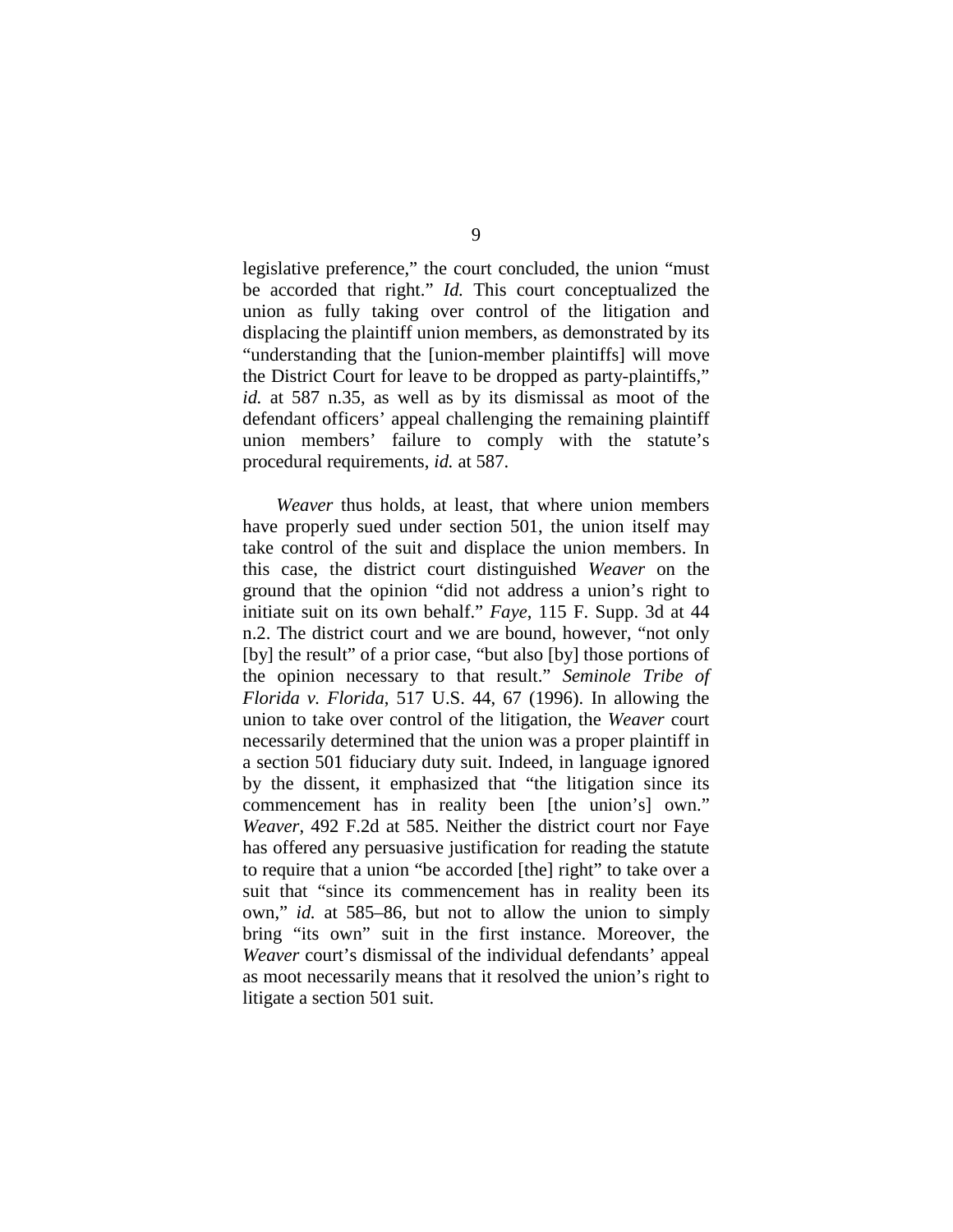Accordingly, although *Weaver* did not squarely address the precise question of a union's right to bring a section 501 suit in the first instance, the reasoning necessary to that decision compels the conclusion that a union may indeed do so. In contrasting a union's ability to litigate under section 501 as an intervening plaintiff with its ability to do so as an original plaintiff, the district court focused on a distinction without a difference. *Weaver* established both that a section 501 suit is properly understood as belonging to the union and that the union is a proper party to litigate it. The question before us—whether section 501 gives a union a cause of action for breach of fiduciary duty—thus did not "'merely lurk in the [*Weaver*] record, neither brought to the attention of the court nor ruled upon.'" *See* Dissenting Op. at 11 (quoting *LaShawn A. v. Barry*, 87 F.3d 1389, 1395 n.7 (D.C. Cir. 1996) (en banc)). Rather, *Weaver* answered it in the affirmative. Nor, contrary to the dissent's suggestion, *id.* at 7–8, are we free to ignore our precedent merely because a party incorrectly concedes that it fails to bind us.

The parties' dispute over the Union's state law claims requires much less attention. Because the Union's section 501 claim is properly before the district court, supplemental jurisdiction exists for the Union's state law claims.

### **III.**

For the foregoing reasons, we reverse the district court's order dismissing the Union's claims under section 501 and state law for lack of subject matter jurisdiction.

*So ordered*.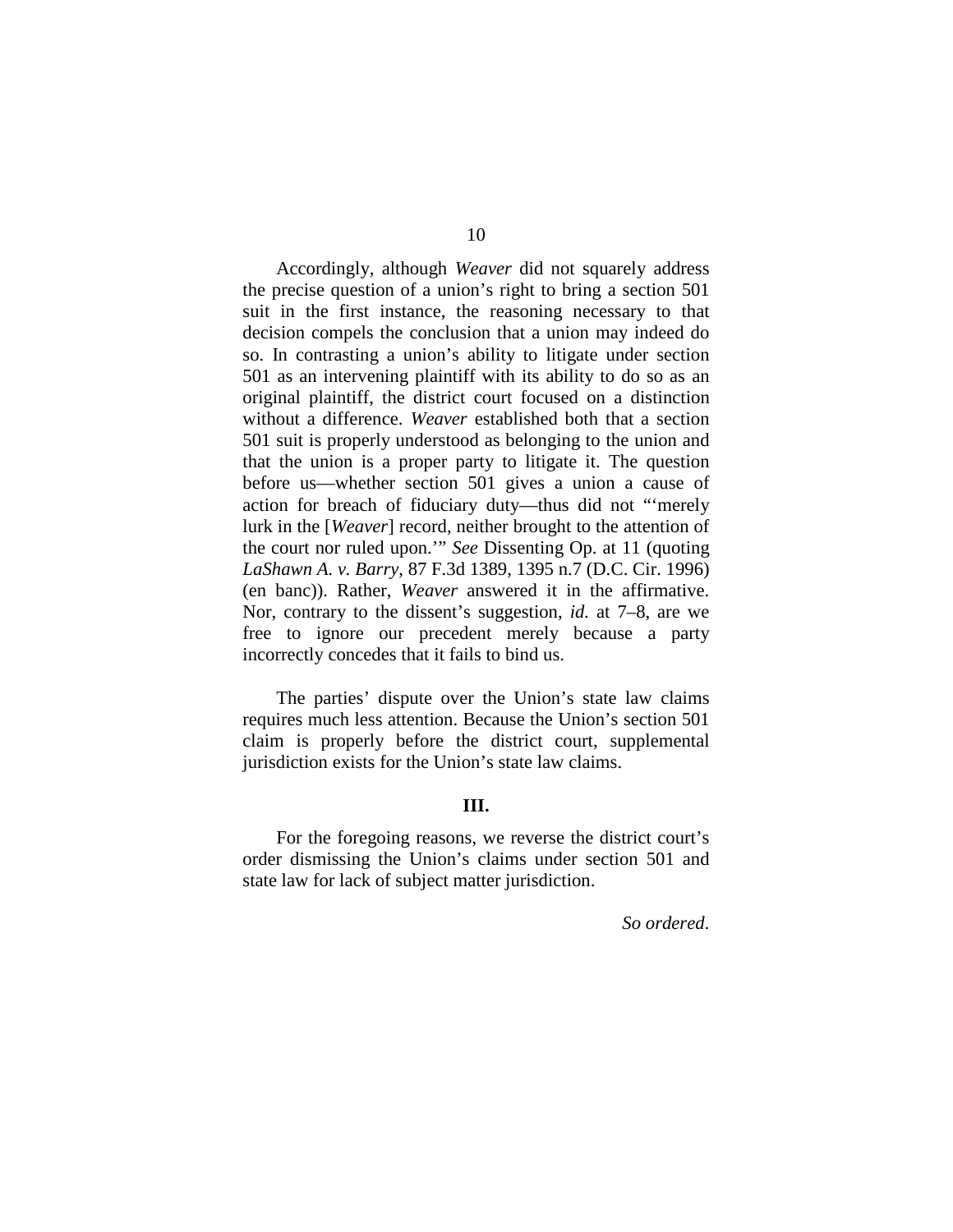TATEL, *Circuit Judge*, concurring: I write separately to explain why, even absent *Weaver*, I would conclude that LMRDA section 501 gives unions a cause of action. As I see it, the statute's text and structure reveal Congress's intent both to create federal rights and to allow unions to vindicate those rights in federal court. *See Alexander v. Sandoval*, 532 U.S. 275, 286 (2001) ("The judicial task is to interpret the statute Congress has passed to determine whether it displays an intent to create not just a private right but also a private remedy. Statutory intent on this latter point is determinative." (internal citation omitted)).

To begin with, section 501(a) creates federal rights. It contains express rights-creating language, specifying that union agents occupy "positions of trust in relation to [the union] and its members as a group," and that, accordingly, such an agent has a series of specific duties, including "to hold [the union's] money and property solely for the benefit of the organization and its members," "to refrain from dealing with such organization as an adverse party or in behalf of an adverse party in any matter connected with his duties," and "to account to the organization for any profit received by him in whatever capacity in connection with transactions conducted by him or under his direction on behalf of the organization." 29 U.S.C. § 501(a).

To be sure, these duties correspond to state common law fiduciary duties, but their express delineation in a federal statute demonstrates that they reflect separate *federal* rights. Rather than simply adopting state law or using an unadorned common law term such as "fiduciary duty" without elaboration, section 501 not only lays out the relevant duties in some detail, but does so without any reference to state law. Indeed, the statute itself refers to "the duties *declared* by *this section*," *id.* (emphasis added), and "the duties *declared* in *subsection (a) of this section*," *id.* § 501(b) (emphasis added). To see that the statute does not simply incorporate state law,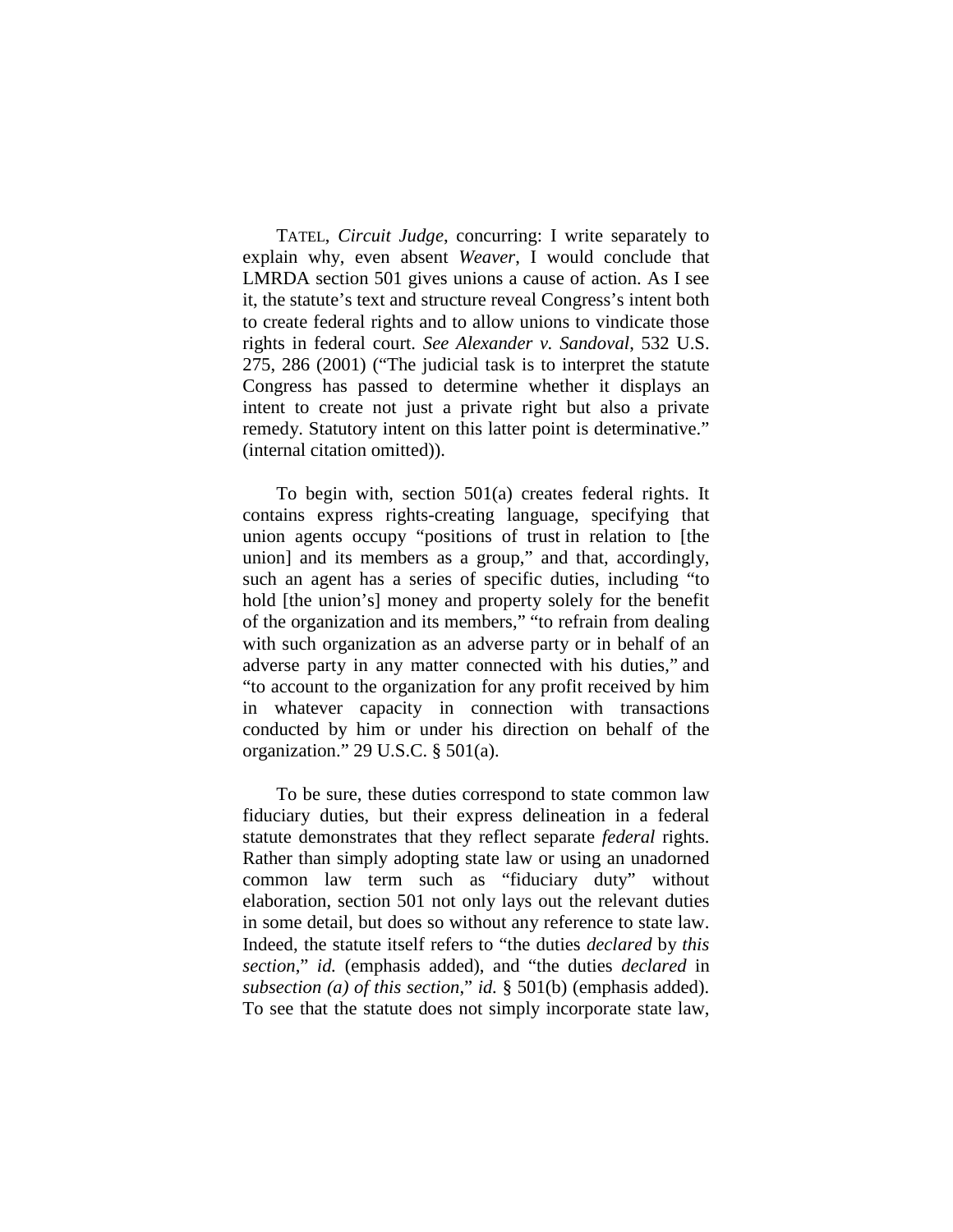consider a hypothetical state that expressly abolishes all state law fiduciary duties. In such a state, union agents would still owe the union the duties "declared" in section 501(a). Moreover, legislative history indicates that Congress was aware of state fiduciary law, but nonetheless "considered it important to write the fiduciary principle explicitly into Federal labor legislation." H.R. Rep. 86-741 (1959), *reprinted in* 1959 U.S.C.C.A.N. 2318, 2479–80.

To the extent Faye argues that section 501 creates rights only in favor of union members rather than also in favor of the union itself, that argument falls short. The statute specifies that union agents occupy "positions of trust in relation to [the union] and its members as a group," 29 U.S.C. § 501(a), not in relation to individual members. Moreover, the statute requires that many of the duties it specifies be performed for the union itself, such as the duty "to refrain from dealing *with such organization* as an adverse party or in behalf of an adverse party in any matter connected with [the agent's] duties." *Id.* (emphasis added). And tellingly, the statute specifies that when union members bring suit under section 501, they do so "for the benefit of the [union]." *Id.* § 501(b).

Of course, to provide unions an implied cause of action, the statute must not only give them federal rights, but also reveal that Congress intended to give them a private remedy. Section 501 reveals just such an intent. The statute refers to the "refusal or failure by labor organization to commence proceedings," *id.*, which is most naturally read as suggesting that a union may bring proceedings under the statute. Similarly, the statute allows a suit by a union member "for the benefit of the [union]" only after the union "refuse[s] or fail[s] *to sue* or recover damages or secure an accounting or other appropriate relief within a reasonable time after being requested to do so," *id.* (emphasis added), further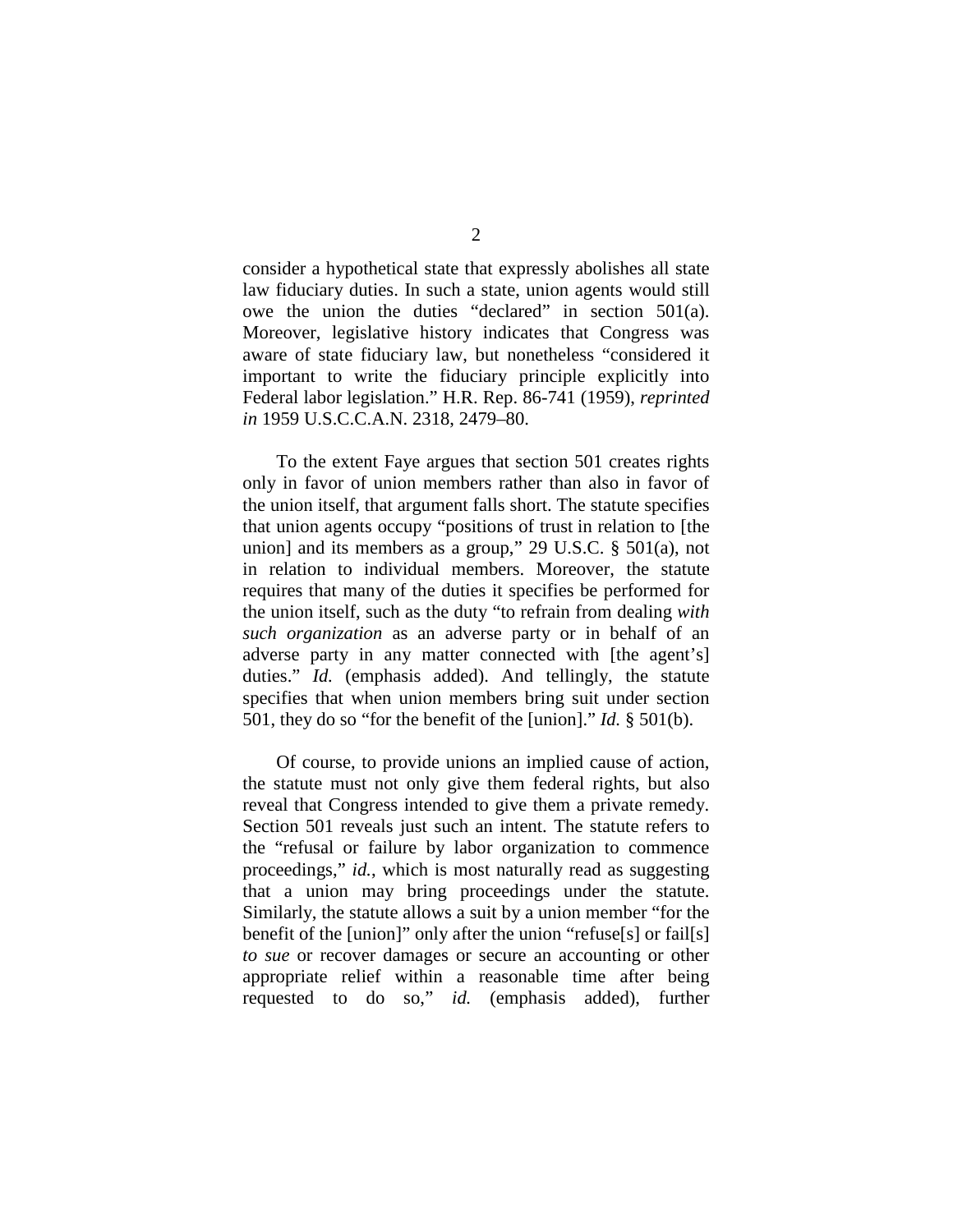emphasizing Congress's understanding that unions have the capacity "to sue or recover damages or secure an accounting or other appropriate relief" regardless of state law.

Relying on these and other aspects of the statute, courts on both sides of the implied cause of action debate agree that union members' suits are analogous to shareholder derivative suits. *E.g.*, *International Union of Operating Engineers, Local 150, AFL-CIO v. Ward*, 563 F.3d 276, 287–88 (7th Cir. 2009) (using the analogy in a case finding an implied cause of action); *Building Material & Dump Truck Drivers, Local 420 v. Traweek*, 867 F.2d 500, 506 (9th Cir. 1989) (using the analogy in a case finding no implied cause of action). But because shareholder derivative suits are brought on behalf of a corporation, such suits are typically allowed only after the corporation itself fails to bring suit on the same claims. *See Ward*, 563 F.3d at 288 (citing *Ross v. Bernhard*, 396 U.S. 531, 534 (1970)). "It would be anomalous indeed," the Seventh Circuit pointed out, "to read this statutory scheme as remitting the union's own suit—which is primary under the statutory hierarchy—to state court." *Id.* Moreover, this "anomalous" result "would create perverse incentives" for unions to forgo filing suit to "manufactur[e] federal jurisdiction" so that a member could bring a section 501(b) suit in federal court. *Id.* (internal quotation marks omitted).

Although even Faye, the district court, and the dissent all acknowledge that the statute envisions that unions will have some ability to pursue fiduciary duty claims against their agents directly, they insist that section 501 contemplates suits by unions only in state court for violations of state law. Appellee's Br. 5–6 ("Congress'[s] contemplation of a union's right to sue is, in fact, evident in the language of the statute. . . . [I]t is not necessary to look beyond the language [of the statute] to find that the statute does not convey an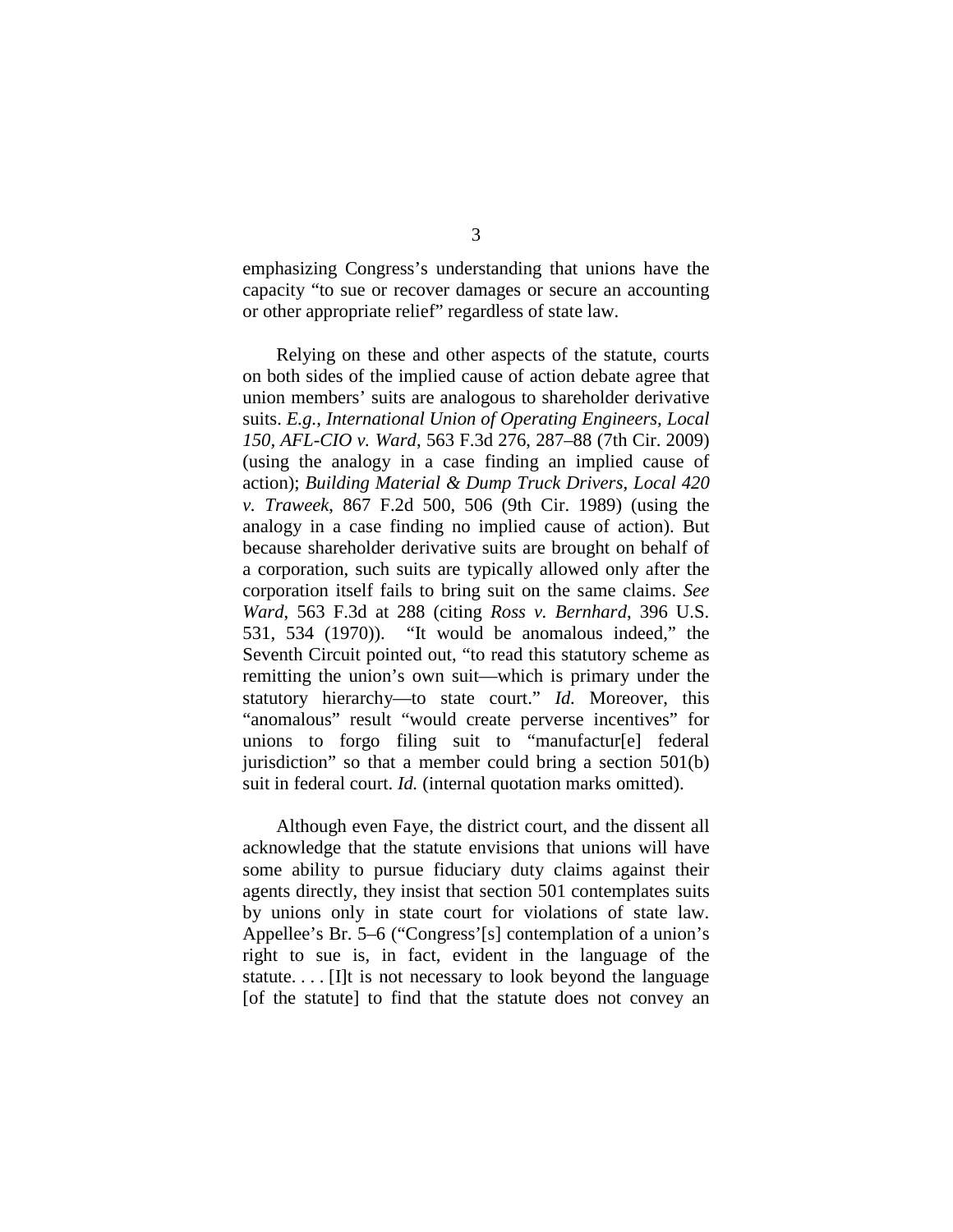express or implied private right of action for a union to sue in federal court."); *International Union, Security, Police & Fire Professionals of America v. Faye*, 115 F. Supp. 3d 40, 45 (D.D.C. 2015) ("Although the statutory language does reveal that Congress contemplated unions bringing suit in some forum, nothing in the statute suggests that Congress thought unions and union members required access to the *same* forum."); Dissenting Op. at 6 ("It is true that Congress assumed that unions would be able to bring suit to enforce the fiduciary duties imposed on union officers. But nothing in Subsection (b) suggests that Congress intended to allow unions to bring suit under *federal* law rather than under *state* law."). I disagree.

On this understanding of the statute, Congress intended to give union members a federal cause of action for violation of federal rights, but only when the union itself "refuse[d] or fail[ed]" to obtain relief in state court using state law, which may or may not overlap perfectly with the fiduciary duties imposed by section 501(a). This conception conflicts with the statutory description of the union member's suit as "for the benefit of the [union]," 29 U.S.C. § 501(b), as well as with the virtually uniform characterization of the union member's suit as a derivative suit ultimately belonging to the union itself. Far more likely to comport with congressional intent is the reading embraced by the Seventh and Eleventh Circuits. By creating federal rights and an express derivative federal cause of action for union members to bring "for the benefit" of the union—if the union does not itself "commence proceedings"—section 501 reveals Congress's intent that the union be able to enforce the duties its agents owe it in federal court.

The arguments advanced by Faye and embraced by the district court are unconvincing. First, Faye argues that section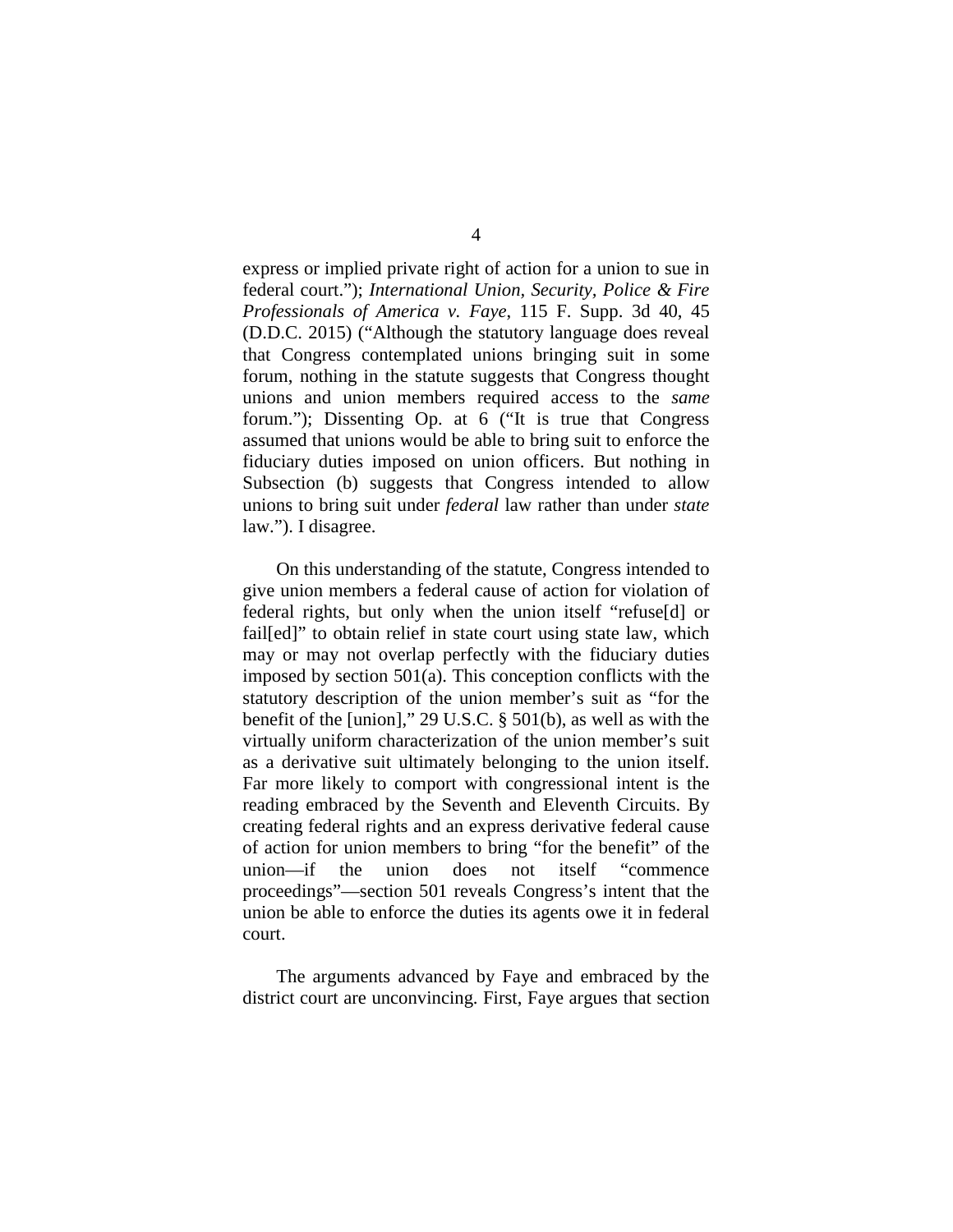501 must be construed narrowly because it is a jurisdictional statute. As noted above, however, Majority Op. at 4–5, the issue in this case goes to the merits, not jurisdiction.

Faye also argues that in enacting section 501, Congress was concerned that unions were refusing to enforce their rights in state court, not that state law provided unions with inadequate remedies. On this theory, Congress designed the statute to benefit union members suffering from union corruption, and we should therefore not read it to give the union itself a federal cause of action. *See also* Dissenting Op. at 5–7. Faye is correct that Congress recognized that state common law remedies were available to unions. But Congress apparently found these remedies inadequate and chose to address the problem in a particular way: by declaring federal duties the union agents owed the union and creating a federal remedial scheme that includes a derivative-like suit. Such a scheme obviously depends for its coherence on the ability of the union to control the suit that, after all, ultimately belongs to it.

I am also unpersuaded by the arguments advanced by my two colleagues. First, to be sure, as Judge Kavanaugh points out, "'where a statute expressly provides a remedy, courts must be especially reluctant to provide additional remedies.'" *Id.* at 5 (quoting *Karahalios v. National Federation of Federal Employees, Local 1263*, 489 U.S. 527, 533 (1989)); *see also* Millett Concurring Op. at 4–5. But here, the textual and contextual evidence of statutory intent is strong, and the "additional remed[y]" consists merely of allowing the ultimate owner of a derivative claim to bring suit in its own name.

Similarly, because I read section 501 as reflecting congressional intent to create an implied cause of action, I am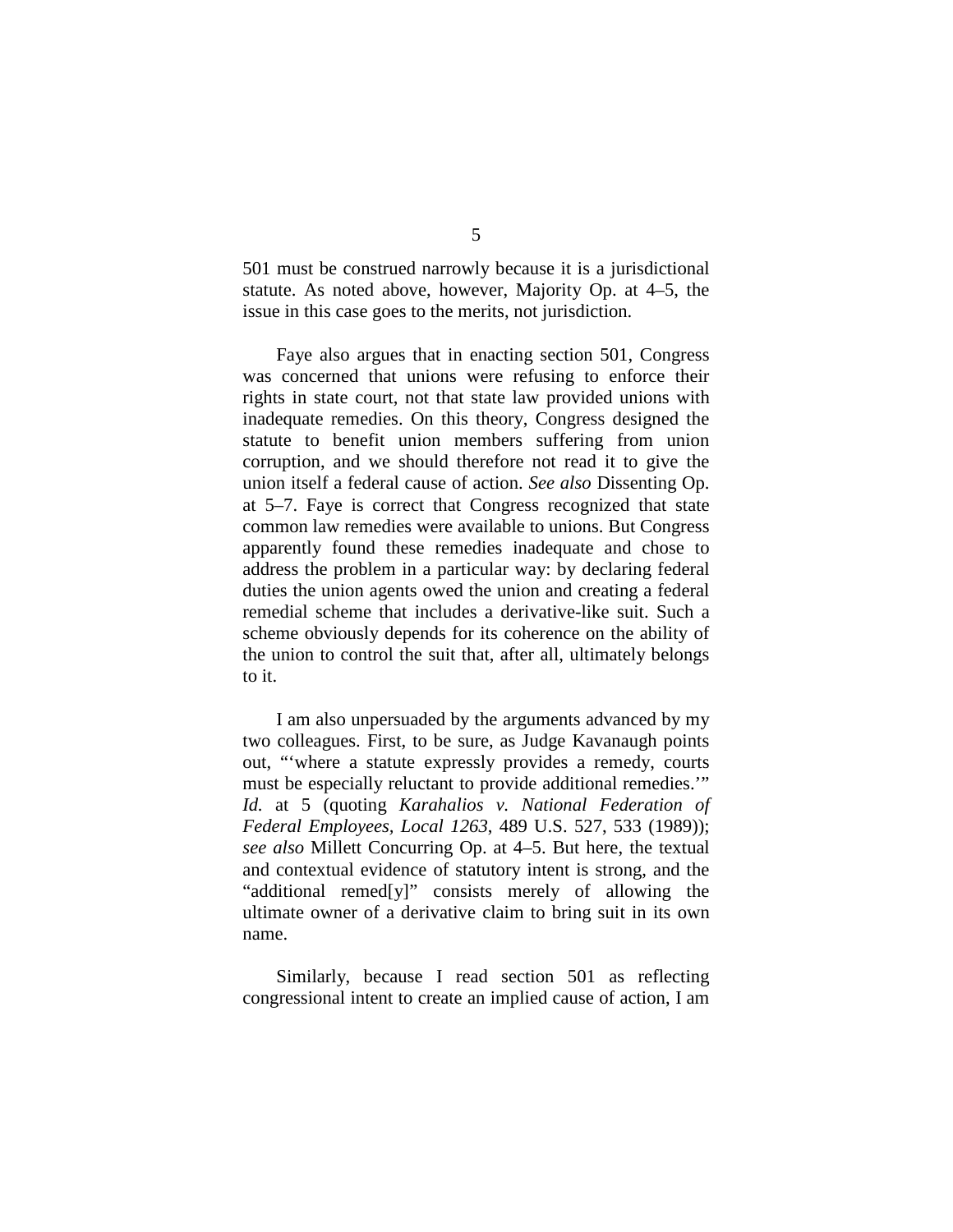untroubled that Congress also discussed "labor organization[s]" in various other provisions of the statute. Likewise, the inclusion of procedural prerequisites for union members bringing suits hardly suggests that unions are powerless to sue. Rather, I read section 501 as a whole as reflecting an intent to give unions an implied cause of action and the section 501(b) prerequisites as designed to prevent union members from hijacking lawsuits that unions themselves are willing to pursue. *See International Union of Electronic, Electrical, Salaried, Machine & Furniture Workers, AFL-CIO v. Statham*, 97 F.3d 1416, 1421 (11th Cir. 1996) ("Here, section 501(b) clearly shows that it has not one, but two purposes: first, to enable individuals to sue on the union's behalf, and second, to make sure that individuals do not preempt a union's right to prosecute its own claims."). This conclusion applies with equal force to the potentially jurisdictional statutory prerequisite that union members receive leave of court "for good cause shown" prior to bringing suit.

Finally, Judge Millett worries that "[a]llowing the union itself to take over enforcement of Section 501 rights would put back into the union's hands the very authority Congress sought to confer on individual members, and would empower corrupt unions to throw the Section 501 litigation or enter into sweetheart settlements." Millett Concurring Op. at 6. But that concern seems difficult to square with Congress's willingness to allow unions to foreclose suits by their members by "commenc[ing] proceedings" when requested. In other words, on any reading of the statute, Congress gave unions significant leeway to preempt fiduciary duty suits by their members. And even if Judge Millett is correct that "Section 501(b)'s 'good cause' standard protects the union member's right to bring a federal suit to enforce federal rights if litigation shenanigans by the union in state court trenched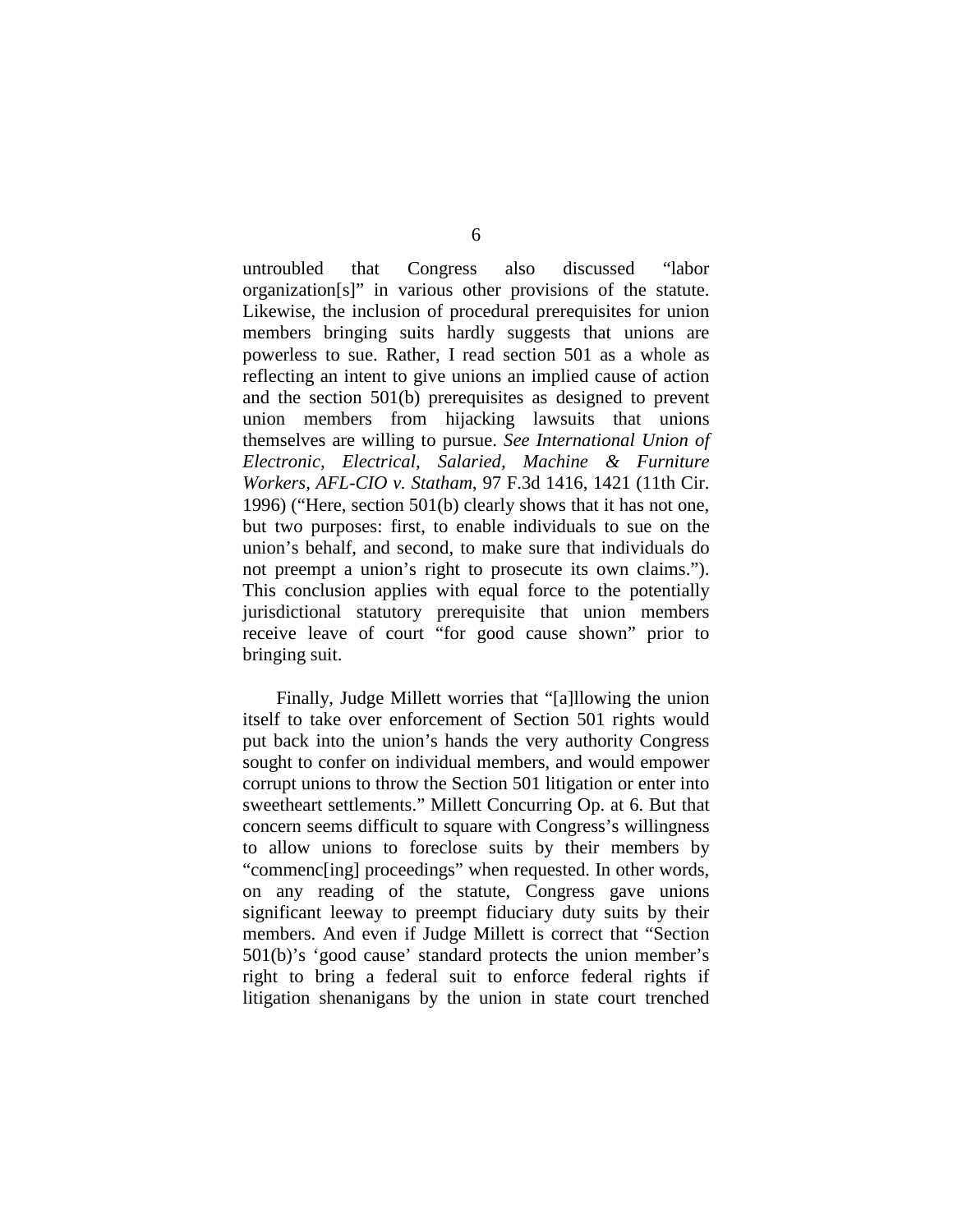upon the rights and duties declared by Section 501(a)," *id.* at 7 n.2, then the same standard would seem to protect against "litigation shenanigans" in federal court.

In sum, interpreting section 501 holistically and with due regard to both its text and its remedial structure, I am convinced that in enacting the LMRDA, Congress intended to allow the union to itself bring suit for violation of the federal rights Congress "declared" in section 501(a).

One final note. Faye's reading of the statute becomes even less tenable when this court's interpretation of section 501 in *Weaver* is layered on top of it. Even if *Weaver* did not control here, it holds at least that a union may take over a suit properly brought by a union member under section 501. Faye's position would thus suggest that the union has no ability to bring a federal suit in the first instance, but could displace its members and proceed to litigate the members' suit against its agents in federal court. I would not read section 501 as creating such a counterintuitive scheme.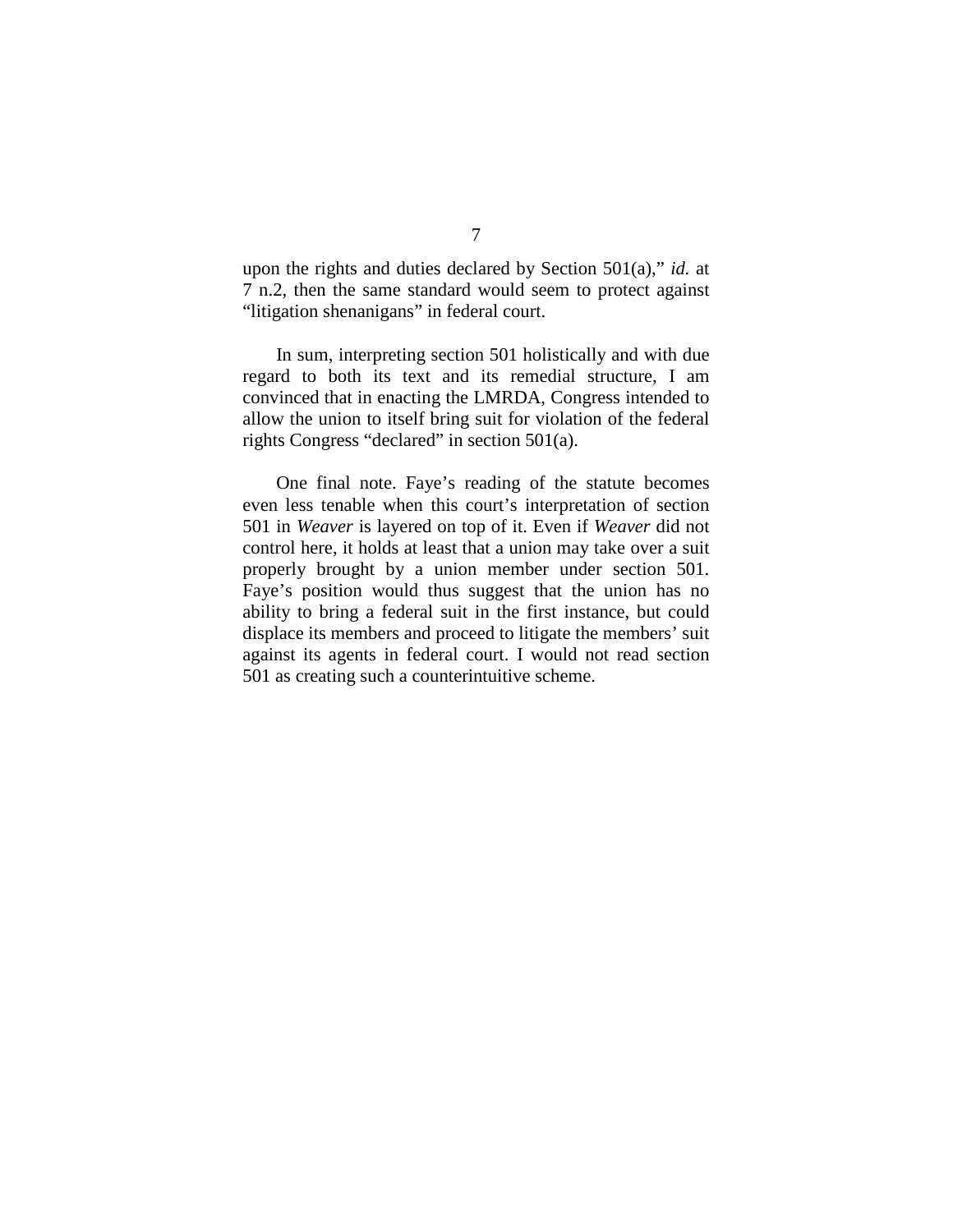MILLETT, *Circuit Judge*, concurring: The issue in this case sounds simple: can a union file suit as a plaintiff to enforce the fiduciary duties Congress declared in 29 U.S.C. § 501? But the answer is hard, lying at the intersection of important questions about the binding reach of circuit precedent, statutory construction, and constitutional avoidance. At bottom, I agree that *Weaver v. United Mine Workers of America*, 492 F.2d 580 (D.C. Cir. 1973) (per curiam), directs our disposition of this case, for the reasons so well explained by the majority opinion. I write separately to explain further my conviction that *Weaver* controls notwithstanding the arguments made in the dissenting opinion, and yet to acknowledge the force of the arguments against *Weaver*'s correctness, as well as to note the potential constitutional problems the issue raises.

## **A**

A panel of this court is bound to adhere to the holdings of prior circuit precedent even if we might resolve the case differently were we to decide it in the first instance. *See United States v. Kolter*, 71 F.3d 425, 431 (D.C. Cir. 1995) (We are "bound by [an earlier] decision even if we d[o] not agree with it[.]"); *cf. Hilton v. South Carolina Public Railways Comm'n*, 502 U.S. 197, 198 (1991) (The principle of *stare decisis* is "most compelling" in statutory interpretation cases.).

*Weaver*'s holding alone would seem to end this case because this court explicitly ruled there that a union may, on its own, prosecute as plaintiff an action to enforce the federal rights created by 29 U.S.C. § 501(a). *Weaver*, 492 F.2d at 586–587. The union in this case seeks to do the same thing: to prosecute an action to enforce the rights under Section 501(a) as the sole plaintiff. Asked and answered by *Weaver*.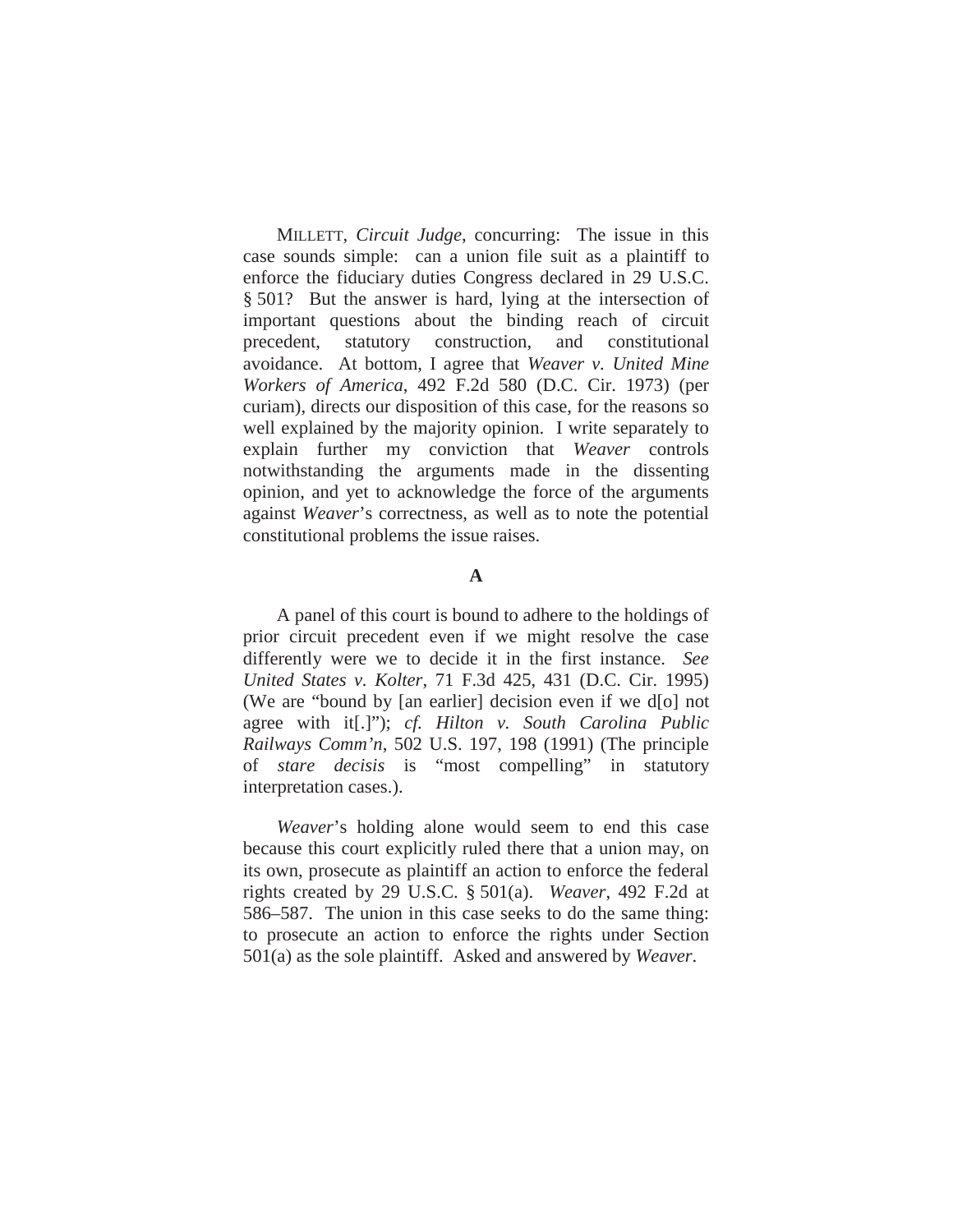And *Weaver*'s influence does not stop there. As the majority opinion notes, we are bound not just by the bottomline holding of *Weaver*, but also by "those portions of the opinion necessary to that result." *Seminole Tribe of Florida v. Florida*, 517 U.S. 44, 67 (1996). The analysis on which the *Weaver* court predicated its holding seals the precedential deal.

Specifically, the *Weaver* court held that the union could be the sole plaintiff enforcing rights conferred by Section 501(a) by analyzing the statutory structure, and explaining how, under Section 501, the union "retain[ed] the primary interest in the litigation." 492 F.2d at 586. That was not just a procedural judgment. Rather, *Weaver* declared specifically that, given the union's desire "to prosecute vigorously the action brought for its benefit, it must be accorded that *right*." *Id.* (emphasis added). The only "right" the *Weaver* court could have recognized in that sentence was a right of action under Section 501(a). That, in fact, is what *Weaver* tells us in the preceding two sentences that describe "that right":

Congress expressed its preference that the union prosecute a claim for breach of fiduciary duty against union officials. Allowing the [union] to assume the prosecution of this cause would further that legislative preference.

*Id*.; *see also id.* ("The mere fact that individual members have initiated the action does not prohibit the [union] from  $***$ taking the offensive in its prosecution."). Thus, contrary to the claim in the dissenting opinion, *see* Dissenting Op. at 11, the *Weaver* court did not just have "thoughts" about whether Section 501 confers a right of action on unions; *Weaver* expressly acknowledged and directly enforced the union's "right" "to prosecute \* \* \* the action" as plaintiff, 492 F.2d at 586.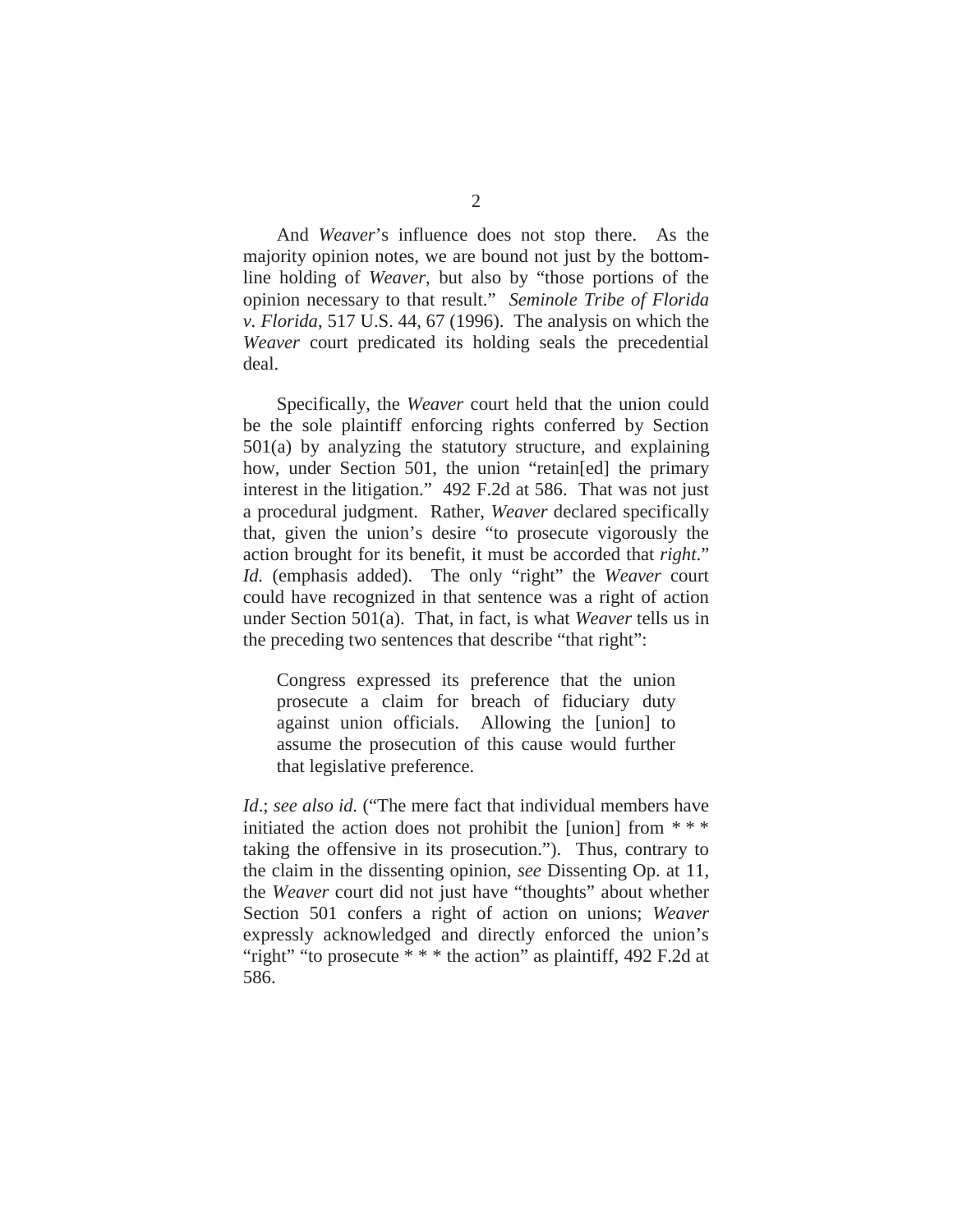Finally, unless the *Weaver* court specifically determined that the union had the lawful authority to independently enforce the rights conferred by Section 501(a), there would have been no basis for *Weaver*'s separate holding that arguments about whether other would-be plaintiffs could sue were moot. 492 F.2d at 587 ("[W]hether the action survived the death of the only plaintiff who complied with the prerequisite to a Section 501(b) suit [] has become academic."); *id.* at 586 (noting union argument that, if the union "itself may assume the litigation as party-plaintiff," that would "moot" the dispute over whether other plaintiffs could continue the lawsuit). There thus is nothing "lurk[ing]," *see*  Dissenting Op. at 11, about *Weaver*'s express holding that the union's right to bring suit as plaintiff legally moots the question of whether other would-be plaintiffs can prosecute the action.

The dissenting opinion would cast all of that aside for two reasons. First, that opinion describes *Weaver* as "completely miss[ing] the issue of whether Section 501 creates an implied cause of action for unions." Dissenting Op. at 10. But *Weaver* specifically discussed how the union's "right" to sue "further[ed] th[e] legislative preference," 492 F.2d at 586. That the panel did not go on to "cite any precedent related to finding implied causes of action," Dissenting Op. at 9, or to use a particular—and at that time rarely used—linguistic formulation is irrelevant to whether the prior panel holding binds us. $<sup>1</sup>$ </sup>

Second, the dissenting opinion claims that *Weaver*'s holding was limited to the narrow factual circumstance before that court: whether a union could "start on one side of a

This court first employed the "implied cause of action" phraseology three years after *Weaver*. *See Mason v. Belieu*, 543 F.2d 215, 220 (D.C. Cir. 1976).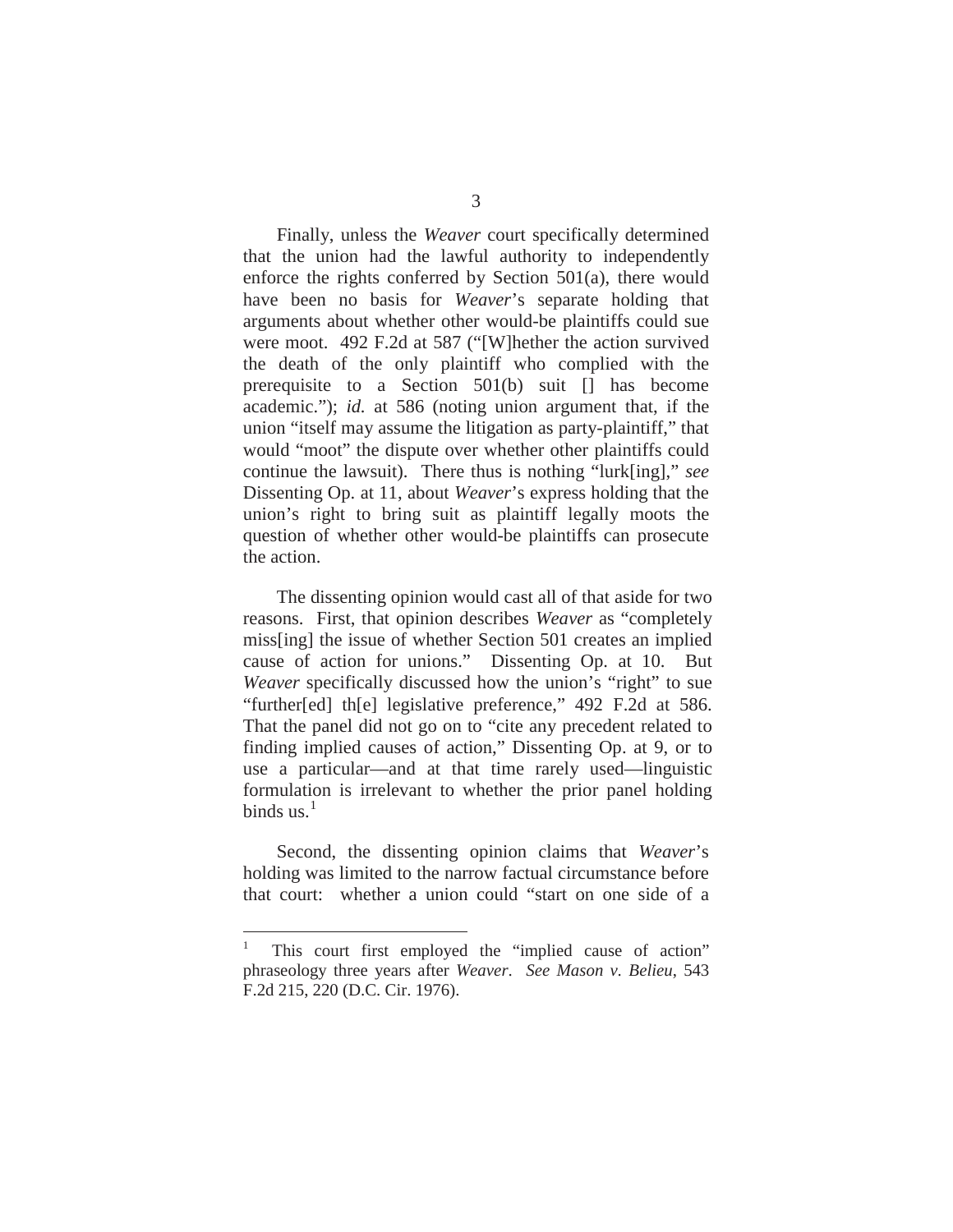Section 501 case and then—midway through—switch to the other side." Dissenting Op. at 9. It certainly is true that the facts of *Weaver* differed from those here. Thankfully, we do not often encounter cases where the defendant orchestrates the murder of the plaintiff, has a change of heart, and then seeks to substitute itself as plaintiff in the litigation. But those tragic facts played no role in the *Weaver* court's controlling *legal analysis* as to why the union could sue as plaintiff. *Weaver* instead relied upon the legal "right" of the union to prosecute the action, because it had the "primary interest in the litigation" and because "Congress expressed its preference" for that action in the design and structure of the statute. 492 F.2d at 586.

Indeed, what else could *Weaver* have meant? Surely it does not mean that persons who otherwise lack a right of action to enforce statutorily conferred rights can suddenly acquire such a right if they just murder the proper plaintiff and then step into the vacuum to prosecute the suit on their own behalf. I am not wont to impute such a bizarre holding to a prior panel.

#### **B**

Were it not for *Weaver*, I might very well agree with the dissenting opinion that no right of action can be implied here. While Judge Tatel's concurring opinion ably articulates the best arguments for implying such a right, in my mind four considerations weigh heavily against that conclusion.

First, Congress spelled out in Section 501 precisely the cause of action it wanted to create, along with specific conditions and limitations on the action. I am not aware of any case in which either this court or the Supreme Court has implied a right of action for one party where Congress expressly bestowed that right on a different party and on different terms. Given that the bottom-line inquiry is whether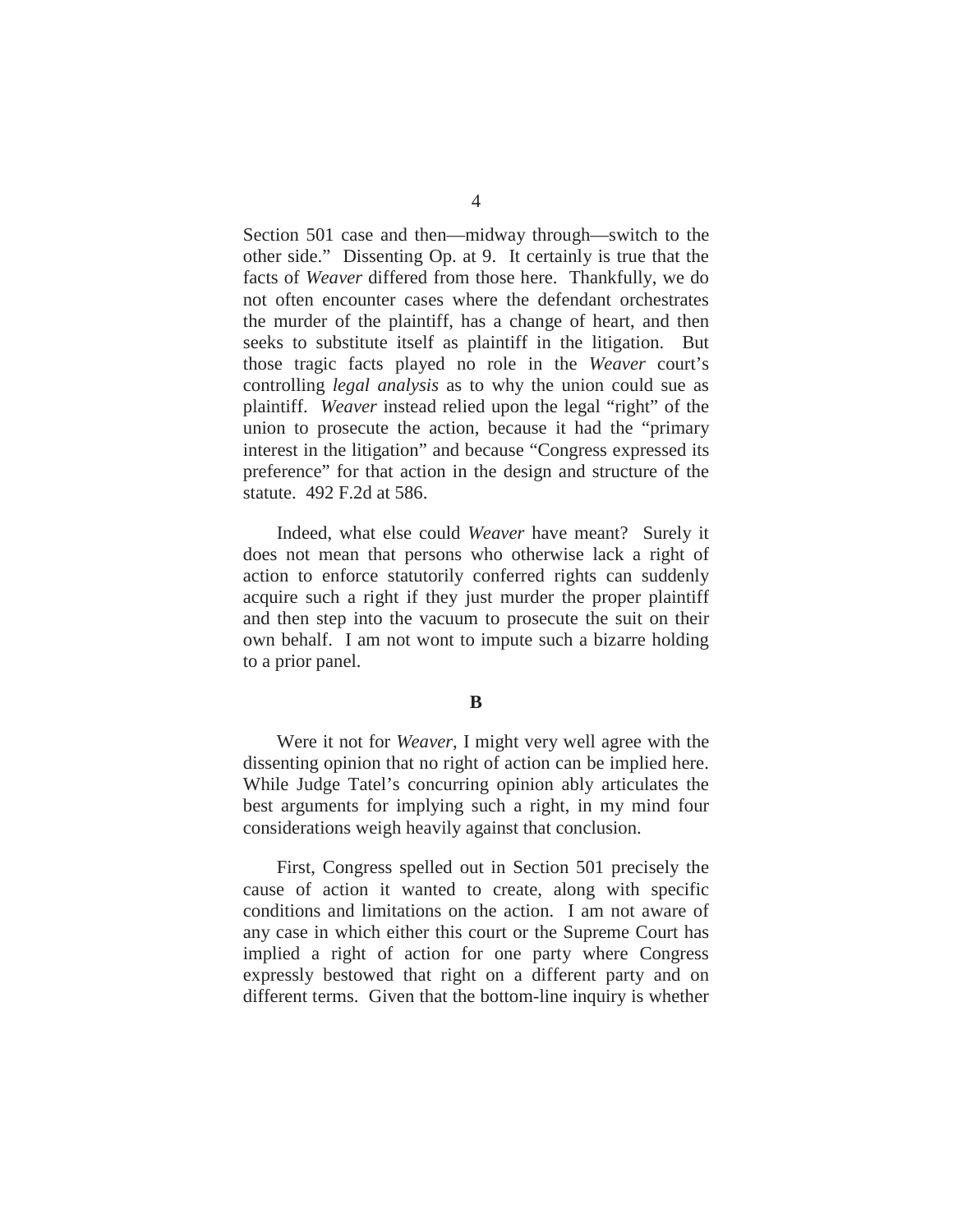"evidence anywhere in the text \* \* \* suggest[s] that Congress intended to create a private right," *Alexander v. Sandoval*, 532 U.S. 275, 291 (2001), the better course in this case would be to assume that Congress said what it meant and meant what it said when it specifically designed the cause of action it thought best to enforce Section 501(a).

Second, at every turn, the statutory text weighs against judicially implying a cause of action. To begin with, it is not as though Congress just overlooked unions as potential parties. Unions—"labor organizations"—are referenced all over Section 501. Section 501 reflects a deliberate effort by Congress to declare fiduciary duties owed to *unions*, and a corresponding right to enforce them that was consciously *not* vested in the unions, but was designed to be entirely separate and independent of those organizations.

On top of that, it seems textually impossible to shoehorn union-plaintiffs into the statute as Congress wrote it. Section 501(b) repeatedly refers to the authorized plaintiff as a "member" of the labor organization in describing who may sue and how, as well as who can obtain attorneys' fees and costs. 29 U.S.C. § 501(b). Needless to say, a union is not a member of itself. The statute also requires a plaintiff, before filing suit, to establish that the union itself "refuse[d] or fail[ed] to sue or recover damages or secure an accounting or other appropriate relief within a reasonable time after being requested to do so by any member of the labor organization." *Id.* The suit that Section 501(b) references there is a suit by the union under extant state-law causes of action—such as fraud, breach of contract, breach of fiduciary duty, and unjust enrichment, all of which long predated Section 501. *See, e.g.*, H.R. Rep. No. 741, 86th Cong., 1st Sess. 81 (1959), *reprinted in* 1 NLRB Legislative History of the Labor-Management Reporting and Disclosure Act of 1959, at 839 (1959). Suing unions, by definition, cannot establish their own failure to bring suit.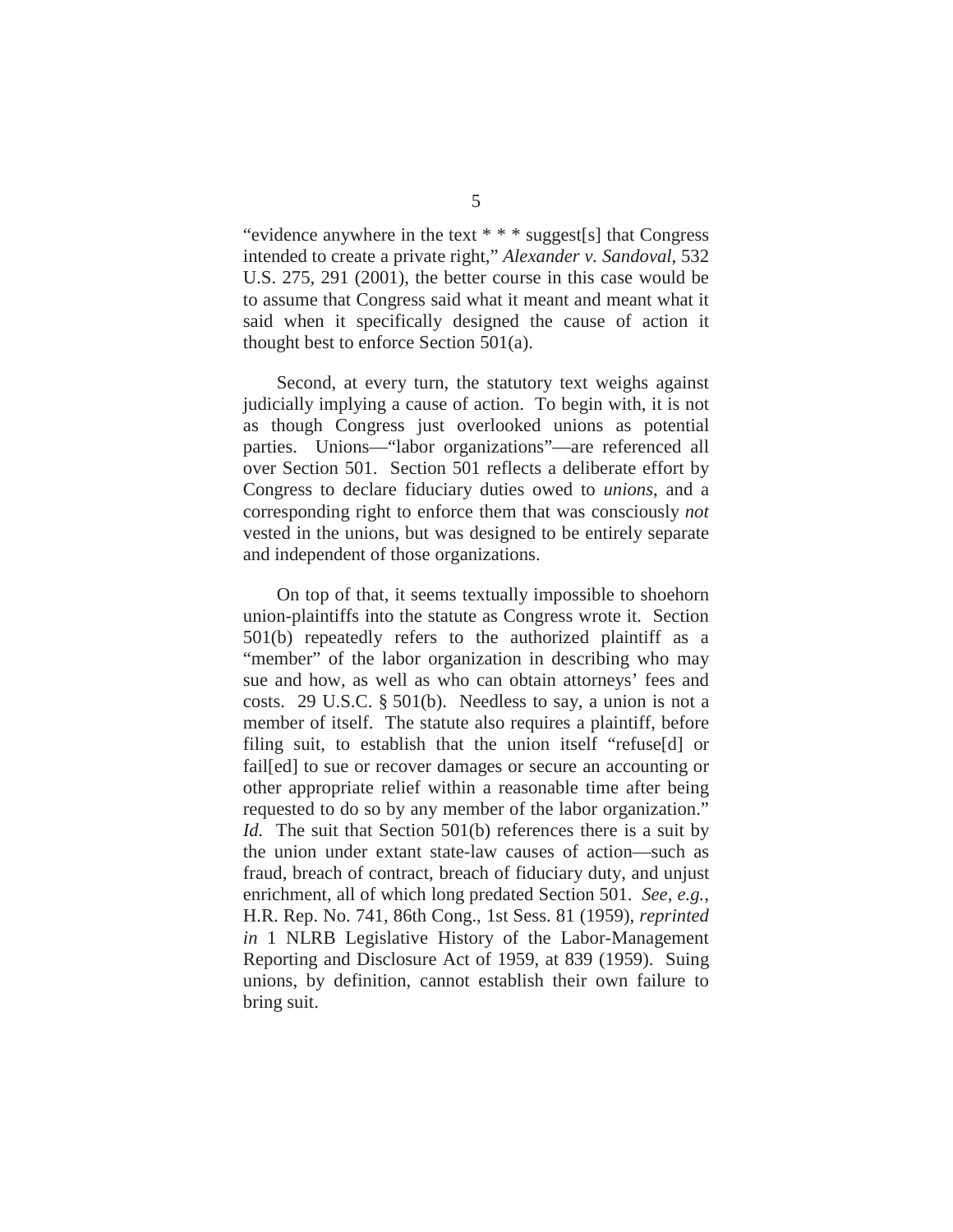To allow unions to sue as plaintiffs under Section 501, courts would have to shrug off those textual preconditions. But that would amount to defying, not implying, a statutory cause of action.

Third, there was good reason for all the procedural fences Congress erected against unions as plaintiffs: the whole point of Section 501 was to empower individuals to combat union corruption. *See Mallick v. International Brotherhood of Electrical Workers*, 749 F.2d 771, 777 (D.C. Cir. 1984) (describing Congress's attempt "to end 'autocratic rule by placing the ultimate power in the hands of the members, where it rightfully belongs, so that they may be ruled by their free consent, [and] may bring about a regeneration of union leadership'") (quoting 105 Cong. Rec. 6472 (1959) (remarks of Sen. McClellan), *reprinted in* 2 NLRB, Legislative History of the Labor-Management Reporting and Disclosure Act of 1959, at 1099 (1959)).

Allowing the union itself to take over enforcement of Section 501 rights would put back into the union's hands the very authority Congress sought to confer on individual members, and would empower corrupt unions to throw the Section 501 litigation or enter into sweetheart settlements. *Weaver* itself seemed to acknowledge that risk because the court went out of its way to find that the union's efforts to proceed as plaintiff in that case were not in "bad faith" and did not entail any "conflict of interest." 492 F.2d at 586. Indeed, suspicions about unions absolving corrupt officials are presumably what led Congress to outlaw "general exculpatory" union bylaws and resolutions that would otherwise purport to relieve officers of the fiduciary duties that Section 501(a) declared. 29 U.S.C.  $\S$  501(a). It would make little sense to empower unions to accomplish through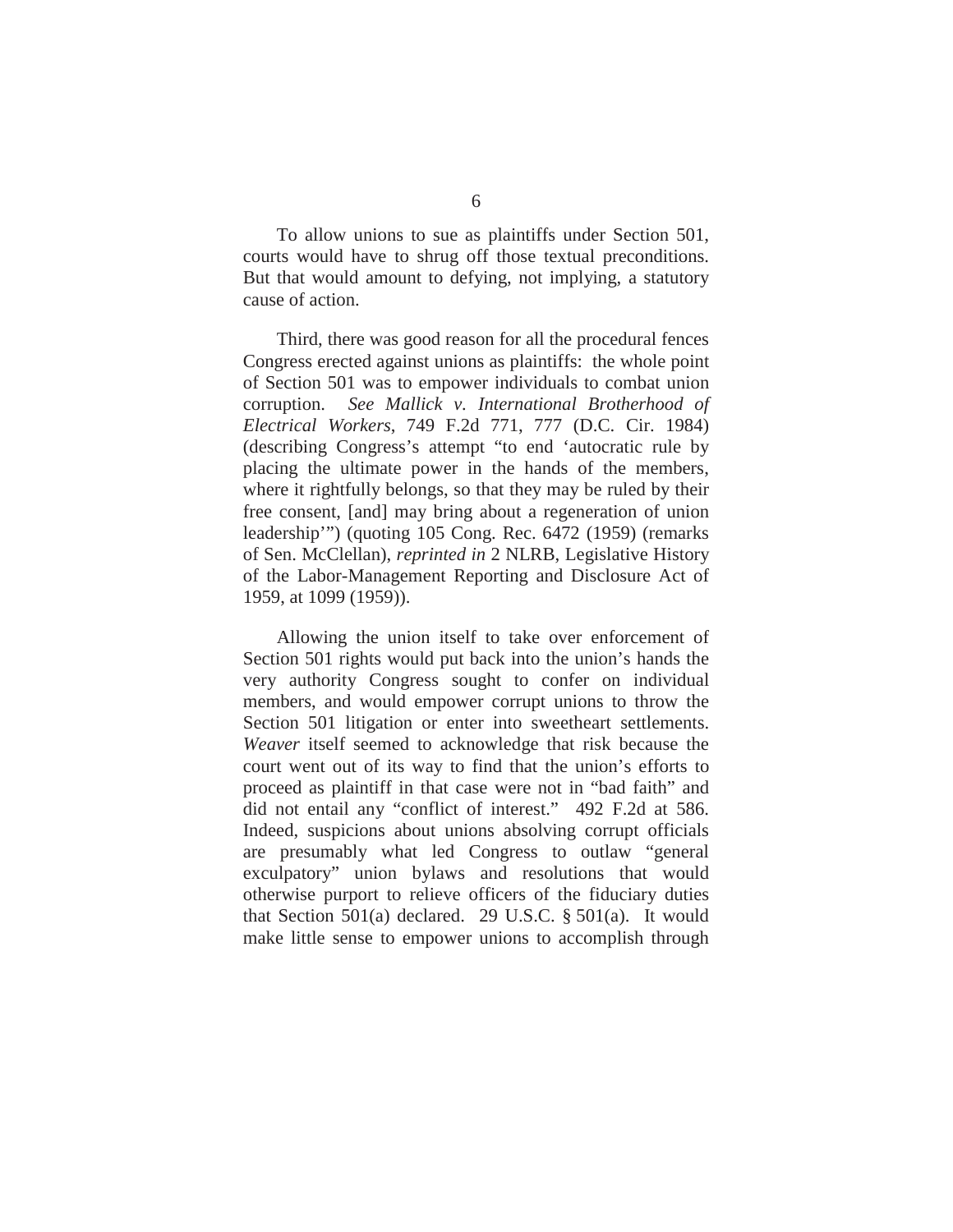litigation tactics what Congress forbade through other union processes.<sup>2</sup>

Fourth, the statute requires would-be plaintiffs to obtain leave of the court "for good cause shown" before filing suit. 29 U.S.C. § 501(b). That provision appears similar to certificates of appealability that many habeas petitioners must obtain before filing suit. *See* 28 U.S.C. § 2253(c). The certification procedure in habeas cases is jurisdictional. *See Gonzalez v. Thaler*, 132 S. Ct. 641, 649 (2012). If Section 501(b)'s pre-litigation certification likewise is "jurisdictional"—as Congress labeled it in the heading to Section 501(b)—then implying a right of action that bypasses Section 501(b)'s "good cause" limitation (as the record suggests the union did here) would require courts to create their own jurisdiction under Section 501, not just a right of action. Courts absolutely cannot do that. *See Kontrick v. Ryan*, 540 U.S. 443, 452 (2004) ("Only Congress may determine a lower federal court's subject-matter jurisdiction.") (citing U.S. Const., Art. III, § 1).

Accordingly, if we were writing on a clean slate, the relevant indicia of statutory intent would, in my view and as well explained by the dissenting opinion, weigh heavily against implying a right of action for unions to prosecute lawsuits under Section 501.

<sup>2</sup> Judge Tatel's concurring opinion suggests that the union could equally frustrate an individual member's suit under Section 501 by collusively litigating its state-law cause of action. *See* Concurring Op. at 6. But Section 501(b)'s "good cause" standard protects the union member's right to bring a federal suit to enforce federal rights if litigation shenanigans by the union in state court trenched upon the rights and duties declared by Section 501(a).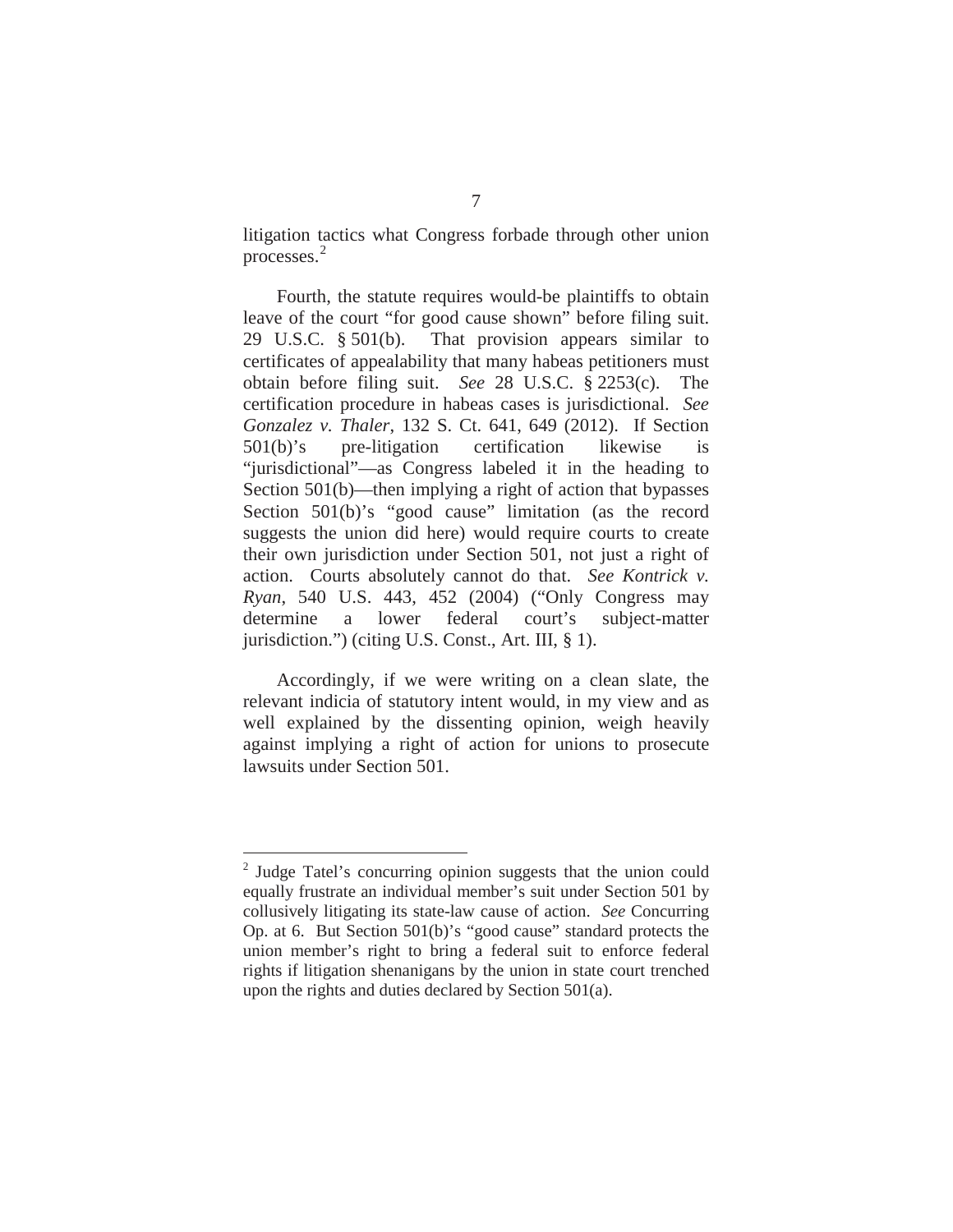Having said all of that, one thing would still give me pause about denying a union the right to sue under Section 501: Unless the union can sue, the enforcement scheme that Congress devised could potentially run into some constitutional headwinds.

For starters, Congress is clear that the fiduciary duties in Section 501(a) belong to the union, and to that end provides that any recovery also goes to the union itself. *See, e.g.*, 29 U.S.C. § 501(a) (declaring duties of union officials and agents to "hold [the union's] money and property solely for the benefit of the organization and its members"); *id.* § 501(b) (authorizing suit "to recover damages or secure an accounting or other appropriate relief for the benefit of the labor organization"). The ability of Congress to empower a third party—someone completely outside of the union's control to independently enforce and definitively adjudicate the union's own rights would seem to raise due process concerns. *Cf. Taylor v. Sturgell*, 553 U.S. 880, 896 (2008) ("[A] special statutory scheme may 'expressly foreclose successive litigation by nonlitigants *if the scheme is otherwise consistent with due process*.'") (quoting *Martin v. Wilks*, 490 U.S. 755, 762 n.2 (1989)) (emphasis added) (alterations omitted).

It bears noting, in that regard, that individual member suits under Section 501(b) do not map exactly onto the shareholder derivative model referenced in *Weaver*, 492 F.2d at 586 & n.27, and Judge Tatel's concurrence, Concurring Op. at 3. That is because stockholders actually own a portion of the corporation and thus have individual property interests in corporate breaches of fiduciary duties. *See Ashwander v. Tennessee Valley Authority*, 297 U.S. 288, 318 (1936) (Shareholders may bring a derivative suit because, "[w]hile their stock holdings are small, they have a real interest[.]"); *see also* 13 Fletcher Cyclopedia of the Law of Corporations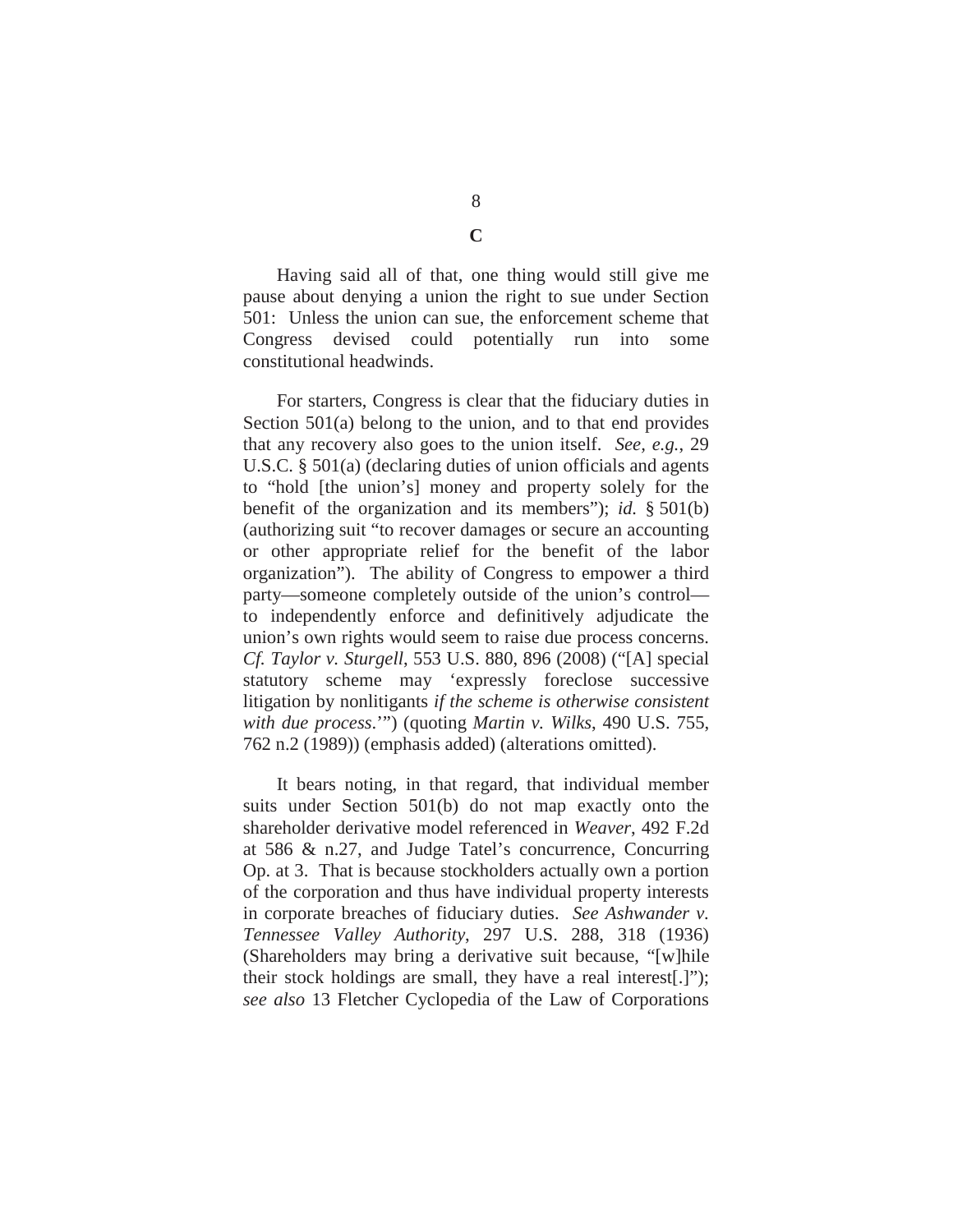§ 5972 (2015) ("[O]ne who does not own shares in a corporation is not qualified to bring a derivative action in its name.").

Individual union members, by contrast, have no property interest in the union, and the broad fiduciary duties that Section 501(a) vindicates generally run to the union and union membership *as a whole*, rather than to individual union members.<sup>3</sup> Construing the statute to permit unions to vindicate their Section 501(a) rights themselves should they choose to do so might arguably ameliorate the constitutional concern. *See Concrete Pipe and Products of California, Inc. v. Construction Laborers Pension Trust for Southern California*, 508 U.S. 602, 528–529 (1993) ("Federal statutes are to be so construed as to avoid serious doubt of their constitutionality.") (quoting *International Ass'n of Machinists v. Street*, 367 U.S. 740, 749–750 (1961)).

On top of that, the ability of individual union members to sue in federal court to enforce the union's legal rights—based on injuries inflicted only on the union or the membership as a whole and to obtain a recovery that runs 100% to the union may raise an Article III standing question. *See Vermont Agency of Natural Resources v. United States ex. rel. Stevens*, 529 U.S. 765, 771 (2000) ("The Art. III judicial power exists only to redress or otherwise to protect against injury *to the complaining party*.") (quoting *Warth v. Seldin*, 422 U.S. 490,

<sup>3</sup> *See* 29 U.S.C. § 501(b) (recovery is solely for the benefit of the organization as a whole); *see also, e.g.*, *Agola v. Hagner*, 556 F. Supp. 296, 301 (E.D.N.Y. 1982) (complaint under Section 501 failed to state a claim because the suit was "for the benefit of individual plaintiffs and not for the benefit of a labor organization"); *cf. Goolsby v. City of Detroit*, 358 N.W.2d 856, 863 (Mich. 1984) (common-law duty of fair representation means that the union "must be faithful to each member, to be sure, but  $* * *$ must be faithful to all of the members at one and the same time").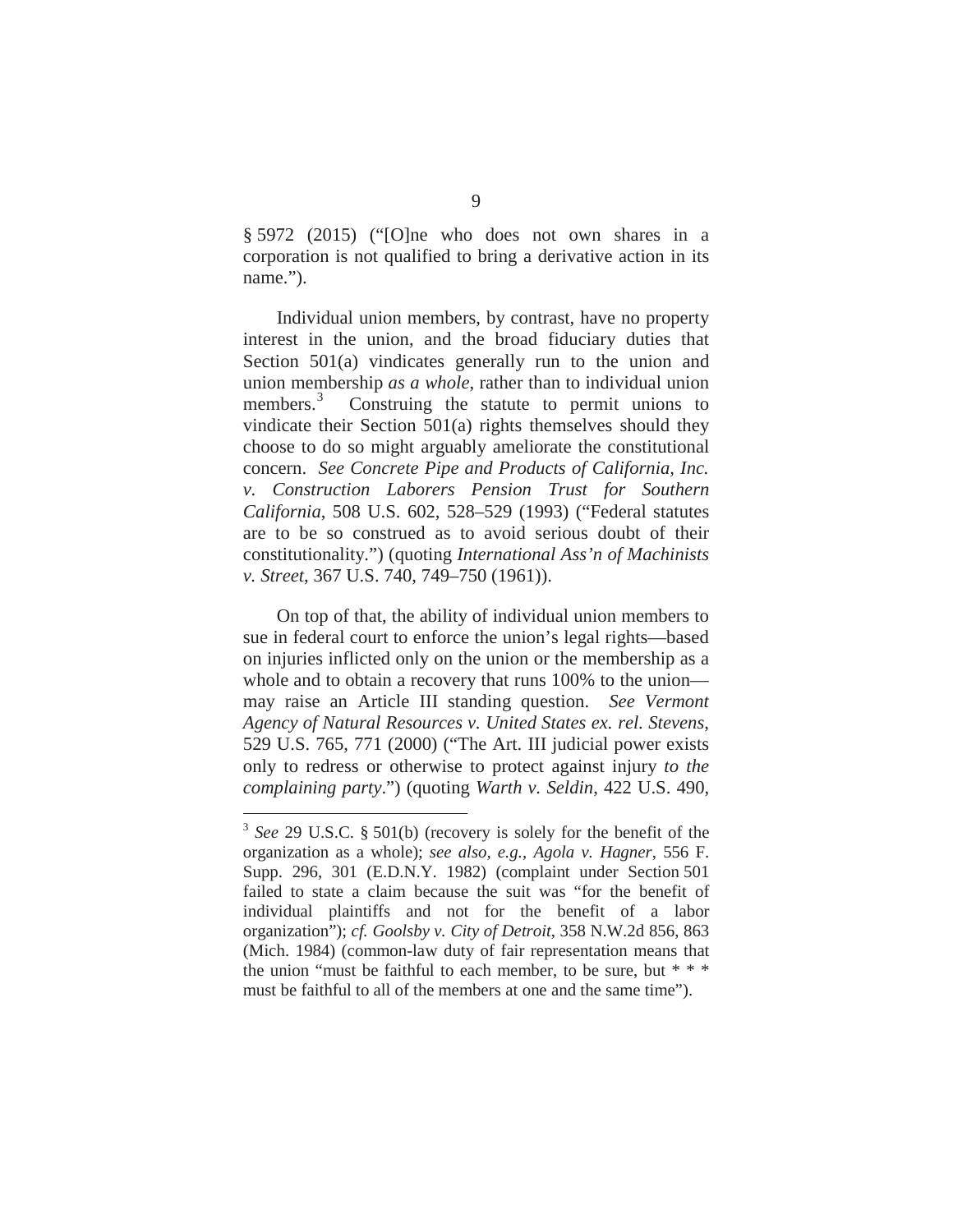499 (1975)) (emphasis in *Vermont Agency*). However, construing the statute to treat the union as the real party in interest and the individual litigant as something akin to an assignee for collection could—perhaps—reduce those concerns. *See Sprint Communications Co. v. APCC Services, Inc.*, 554 U.S. 269, 285 (2008) ("Lawsuits by assignees \*\*\* are 'cases and controversies of the sort traditionally amenable to, and resolved by, the judicial process.'") (quoting *Vermont Agency*, 529 U.S. at 777–778).

In sum, I find the statutory construction question legally betwixt and between, with text, structure, and purpose pointing against recognizing an implied right of action, and the principle of constitutional avoidance pointing in the other direction. *Weaver*, however, forestalls that difficult debate for now.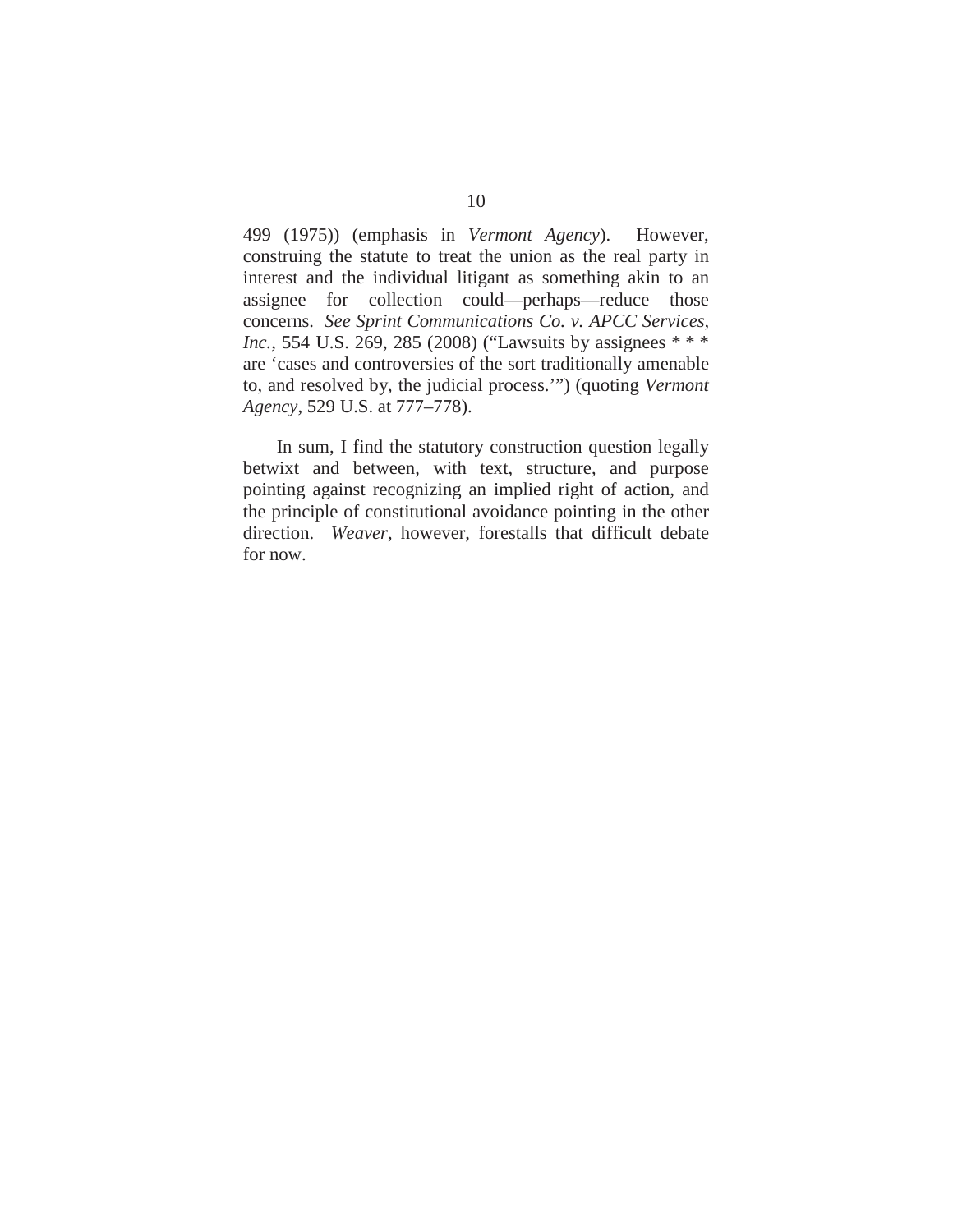KAVANAUGH, *Circuit Judge*, dissenting: The Security, Police & Fire Professionals of America is a labor union that represents security personnel throughout the United States. From 2004 to 2009, the Union employed Assane Faye as the District Director of its office in Washington, D.C. The relationship did not go well. The Union contends that Faye was not a loyal union officer. According to the Union, Faye endeavored to establish a rival union and misused the Union's resources to achieve that goal.

The Union sued Faye in U.S. District Court for violating his fiduciary duties to the Union. The Union sued under the federal Labor-Management Reporting and Disclosure Act and under D.C. law. According to Faye, however, the federal Act does not create a cause of action for a union to sue its former officer. Faye argued that the Union therefore could sue him only under D.C. law. The District Court agreed with Faye.

The majority opinion reverses the judgment of the District Court and allows the Union to maintain its federal claim against Faye. I respectfully dissent because unions do not possess a federal cause of action to sue their officers for breaches of fiduciary duties.

# I

# A

In 1959, Congress passed and President Eisenhower signed the Labor-Management Reporting and Disclosure Act. *See* 29 U.S.C. § 401 *et seq*. Congress was concerned about growing instances "of breach of trust, corruption, disregard of the rights of individual employees, and other failures to observe high standards of responsibility and ethical conduct" on the part of union officers. *Id.* § 401(b). By enacting this statute, Congress sought to deter those problems, in part by making corrupt union officers civilly liable to union members.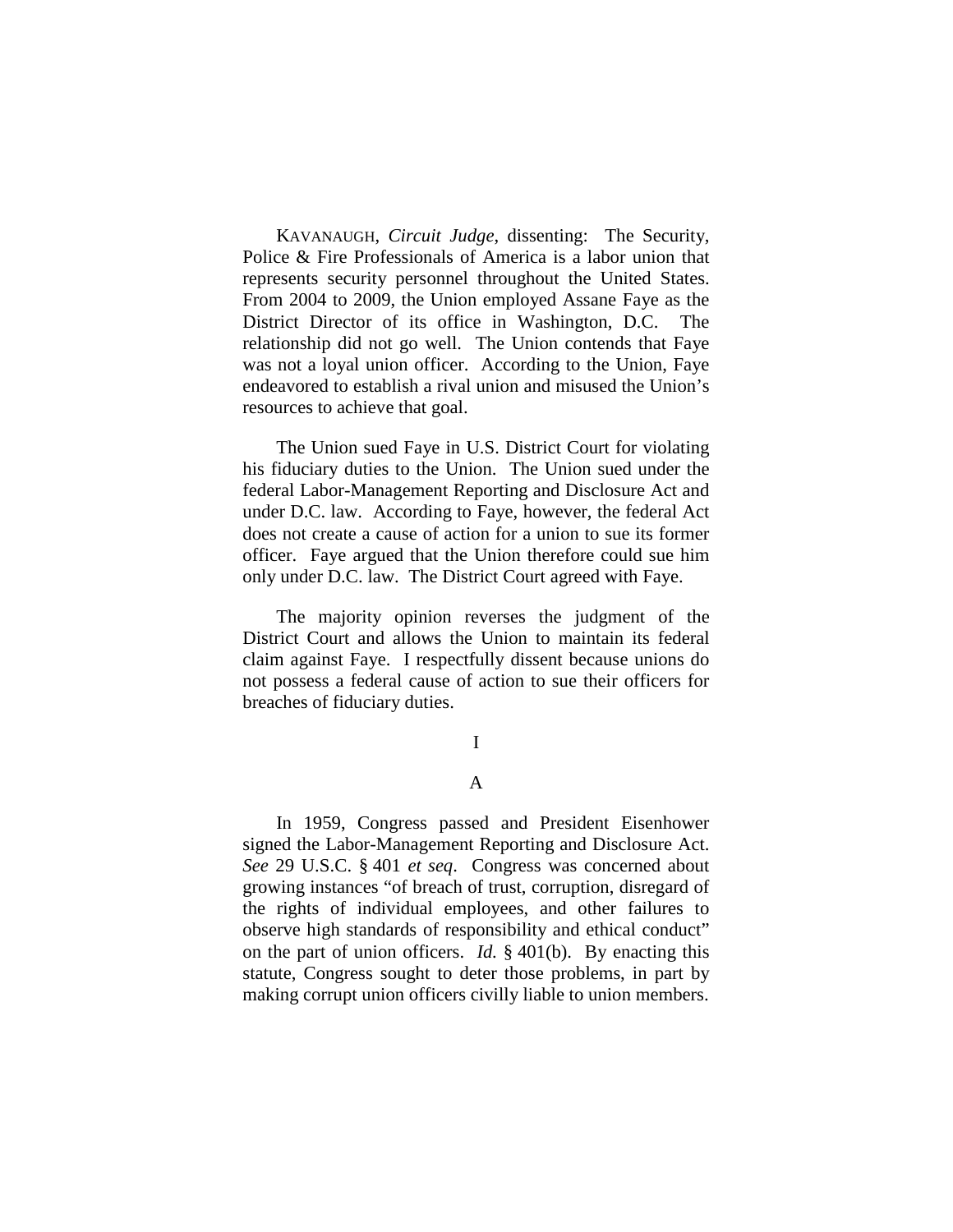Section 501 of the Act sets forth the civil liability scheme. Subsection (a) of Section 501 imposes fiduciary duties on "officers, agents, shop stewards, and other

representatives" of the union. *Id.* § 501(a). (I will use the term "officers" to refer collectively to those individuals.) Under the Act, union officers must manage the "money and property" of the union "solely for the benefit of the organization and its members." *Id.* The union officers must also remain loyal to the union and refrain from any selfdealing. *See id.*[1](#page-28-0)

Subsection (b) of Section 501 gives individual union members a federal cause of action in order to enforce the fiduciary duties created by Subsection (a). Any "member of the labor organization" may sue a union officer violating

<span id="page-28-0"></span><sup>&</sup>lt;sup>1</sup> Subsection (a) reads in full: "The officers, agents, shop stewards, and other representatives of a labor organization occupy positions of trust in relation to such organization and its members as a group. It is, therefore, the duty of each such person, taking into account the special problems and functions of a labor organization, to hold its money and property solely for the benefit of the organization and its members and to manage, invest, and expend the same in accordance with its constitution and bylaws and any resolutions of the governing bodies adopted thereunder, to refrain from dealing with such organization as an adverse party or in behalf of an adverse party in any matter connected with his duties and from holding or acquiring any pecuniary or personal interest which conflicts with the interests of such organization, and to account to the organization for any profit received by him in whatever capacity in connection with transactions conducted by him or under his direction on behalf of the organization. A general exculpatory provision in the constitution and bylaws of such a labor organization or a general exculpatory resolution of a governing body purporting to relieve any such person of liability for breach of the duties declared by this section shall be void as against public policy."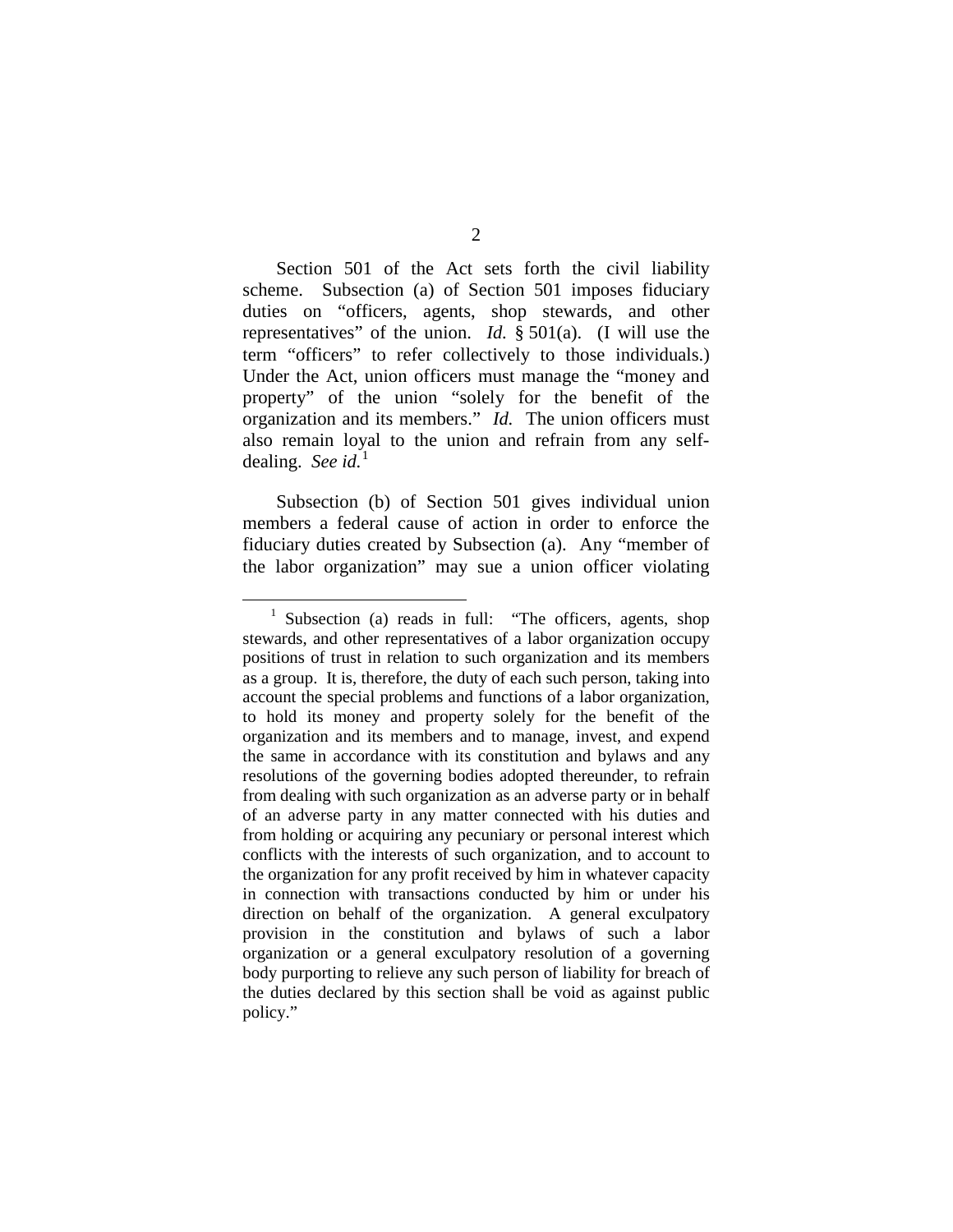Subsection (a) "in any district court of the United States" in order "to recover damages or secure an accounting or other appropriate relief for the benefit of the labor organization." *Id.* § 501(b).<sup>[2](#page-29-0)</sup>

Because suits brought by union members under Subsection (b) are "for the benefit of the labor organization," *id.*, they are derivative suits. A union member therefore may bring suit under Subsection (b) only after meeting two procedural prerequisites. First, the union member may sue under Subsection (b) only after the union itself "refuse[s] or fail[s] to sue or recover damages or secure an accounting or other appropriate relief within a reasonable time after being requested to do so." *Id.* Second, the union member must acquire "leave of the court obtained upon verified application and for good cause shown." *Id.* If a union member meets those procedural prerequisites, Subsection (b) provides the

<span id="page-29-0"></span> $2$  Subsection (b) reads in full: "When any officer, agent, shop steward, or representative of any labor organization is alleged to have violated the duties declared in subsection (a) of this section and the labor organization or its governing board or officers refuse or fail to sue or recover damages or secure an accounting or other appropriate relief within a reasonable time after being requested to do so by any member of the labor organization, such member may sue such officer, agent, shop steward, or representative in any district court of the United States or in any State court of competent jurisdiction to recover damages or secure an accounting or other appropriate relief for the benefit of the labor organization. No such proceeding shall be brought except upon leave of the court obtained upon verified application and for good cause shown, which application may be made ex parte. The trial judge may allot a reasonable part of the recovery in any action under this subsection to pay the fees of counsel prosecuting the suit at the instance of the member of the labor organization and to compensate such member for any expenses necessarily paid or incurred by him in connection with the litigation."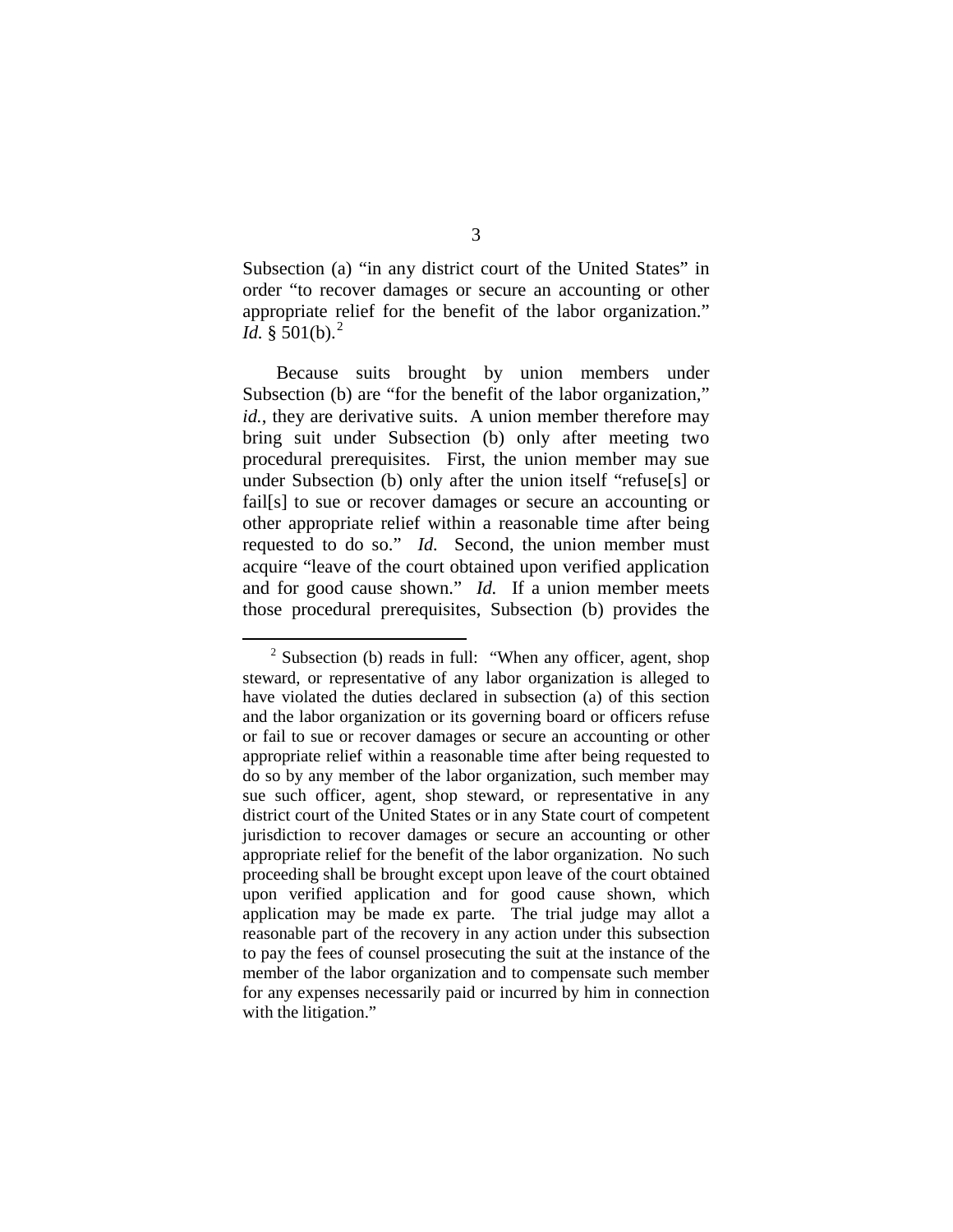union member a cause of action to file suit against a union officer.

But Subsection (b), by its terms, does not give a *union* – as opposed to union members – a cause of action. That statutory silence has precipitated a circuit split. The Seventh and Eleventh Circuits have held that unions have an implied cause of action under Section 501. *International Union of Operating Engineers, Local 150 v. Ward*, 563 F.3d 276 (7th Cir. 2009); *International Union of Electronic, Electrical, Salaried, Machine & Furniture Workers, AFL-CIO v. Statham*, 97 F.3d 1416 (11th Cir. 1996). The Ninth Circuit, by contrast, has held that unions do not have an implied cause of action under Section 501. *Building Material and Dump Truck Drivers, Local 420 v. Traweek*, 867 F.2d 500 (9th Cir. 1989). This case requires us to enter the fray.

#### B

"Like substantive federal law itself, private rights of action to enforce federal law must be created by Congress," not the Judicial Branch. *Alexander v. Sandoval*, 532 U.S. 275, 286 (2001). Courts must therefore be "reluctant" to "provide a private cause of action where the statute does not supply one expressly." *Sosa v. Alvarez-Machain*, 542 U.S. 692, 727 (2004). Courts may find an implied cause of action only if they determine that the statute "displays an intent to create not just a private right but also a private remedy." *Sandoval*, 532 U.S. at 286.

Applying the Supreme Court's precedents regarding implied causes of action, I would conclude that Section 501 does not create an implied cause of action for unions.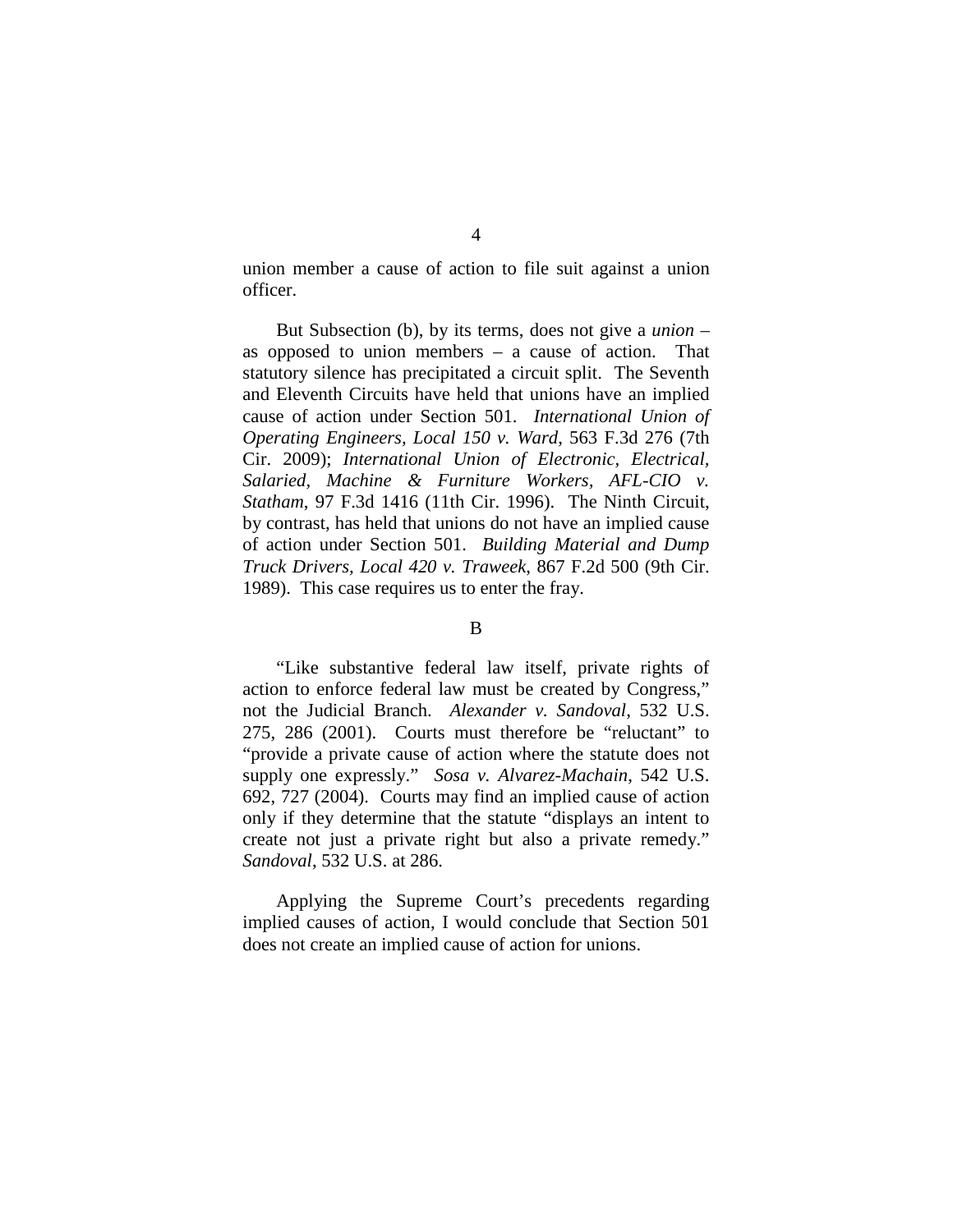To begin with, the text is clear. Subsection (b) of Section 501 creates a cause of action for union *members*. It does not create a cause of action for *unions*.

Indeed, the text of Section 501 strongly suggests that Congress did *not* want unions to have a federal cause of action. It is "an 'elemental canon' of statutory construction that where a statute expressly provides a remedy, courts must be especially reluctant to provide additional remedies." *Karahalios v. National Federation of Federal Employees, Local 1263*, 489 U.S. 527, 533 (1989) (citation omitted); *see also Transamerica Mortgage Advisors, Inc. (TAMA) v. Lewis*, 444 U.S. 11, 19-20 (1979); *National Railroad Passenger Corp. v. National Association of Railroad Passengers*, 414 U.S. 453, 458 (1974). After all, "express provision of one method of enforcing a substantive rule suggests that Congress intended to preclude others." *Sandoval*, 532 U.S. at 290.

Here, Congress chose to create a cause of action, but only for union members and not for unions. That decision strongly suggests that Congress intended to allow union members – and only union members – to sue under Section 501. We should respect that congressional choice.

To be sure, some broader conceptions of statutory intent take account not just of the text of the statute, but also of legislative history. But here, the legislative history supplies *zero* indication that Congress wanted to create a federal cause of action for unions.

As Judge Millett's concurrence explains in convincing detail, moreover, other contextual indications in this statutory scheme make it all but "impossible to shoehorn unionplaintiffs into the statute as Congress wrote it." Millett Concurring Op. at 5. Notably, as far as anyone is aware, the Supreme Court has never found an implied cause of action for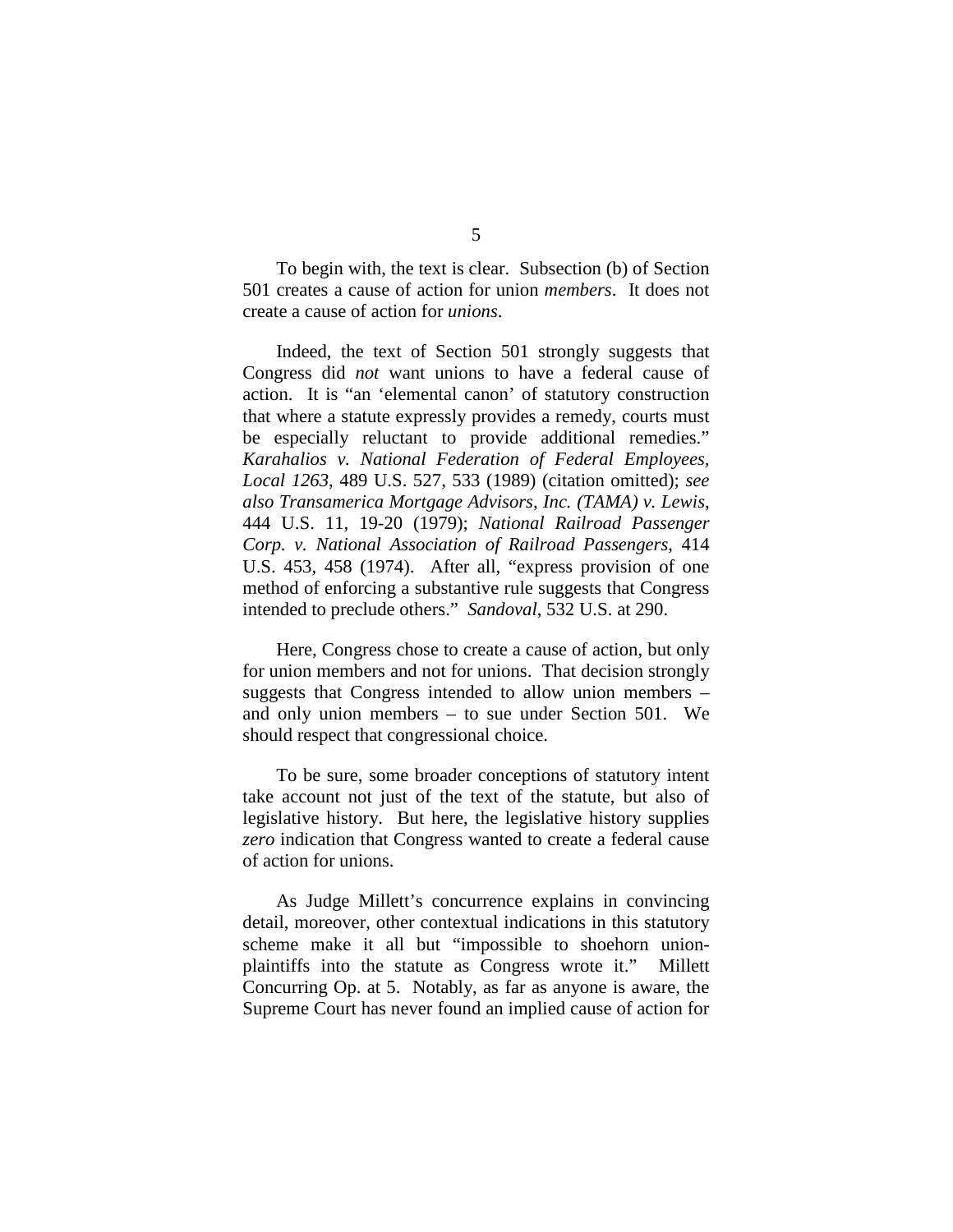one party to sue under a particular statute when Congress expressly created a cause of action for another party to do so. We should not start now.

With no text and no legislative history to support its argument, the Union relies heavily on the fact that union members may not bring suit under Subsection (b) until the union has refused or failed to do so itself. Subsection (b) therefore assumes that a union *could* have brought suit. According to the Union, Congress therefore must have intended to give unions a federal cause of action to enforce Section 501. *See also Ward*, 563 F.3d at 287-88.

But the conclusion does not follow from the premise. It is true that Congress assumed that unions would be able to bring suit to enforce the fiduciary duties imposed on union officers. But nothing in Subsection (b) suggests that Congress intended to allow unions to bring suit under *federal* law rather than under *state* law. When Congress enacted Section 501, it knew that unions already had state-law causes of action available to them. *See* Tatel Concurring Op. at 5; *see also* H.R. Rep. No. 86-741, at 81 (1959) (supplementary views). But at the time, the States generally did not provide causes of action to *union members* in order for them to sue corrupt union officers. *See* S. Rep. No. 86-187, at 72 (1959) (minority views); *Statham*, 97 F.3d at 1420. That disparity generated a problem: Although unions could sue their officers under state law, the unions were sometimes choosing not to do so for corrupt reasons – in part because the officers of the union usually determined whether a union should sue. *See generally Phillips v. Osborne*, 403 F.2d 826, 828-29, 831- 32 (9th Cir. 1968). And union members had no recourse because, as noted above, they generally could not sue the union officers under state law. To solve that problem, Congress enacted a new statute affording union members a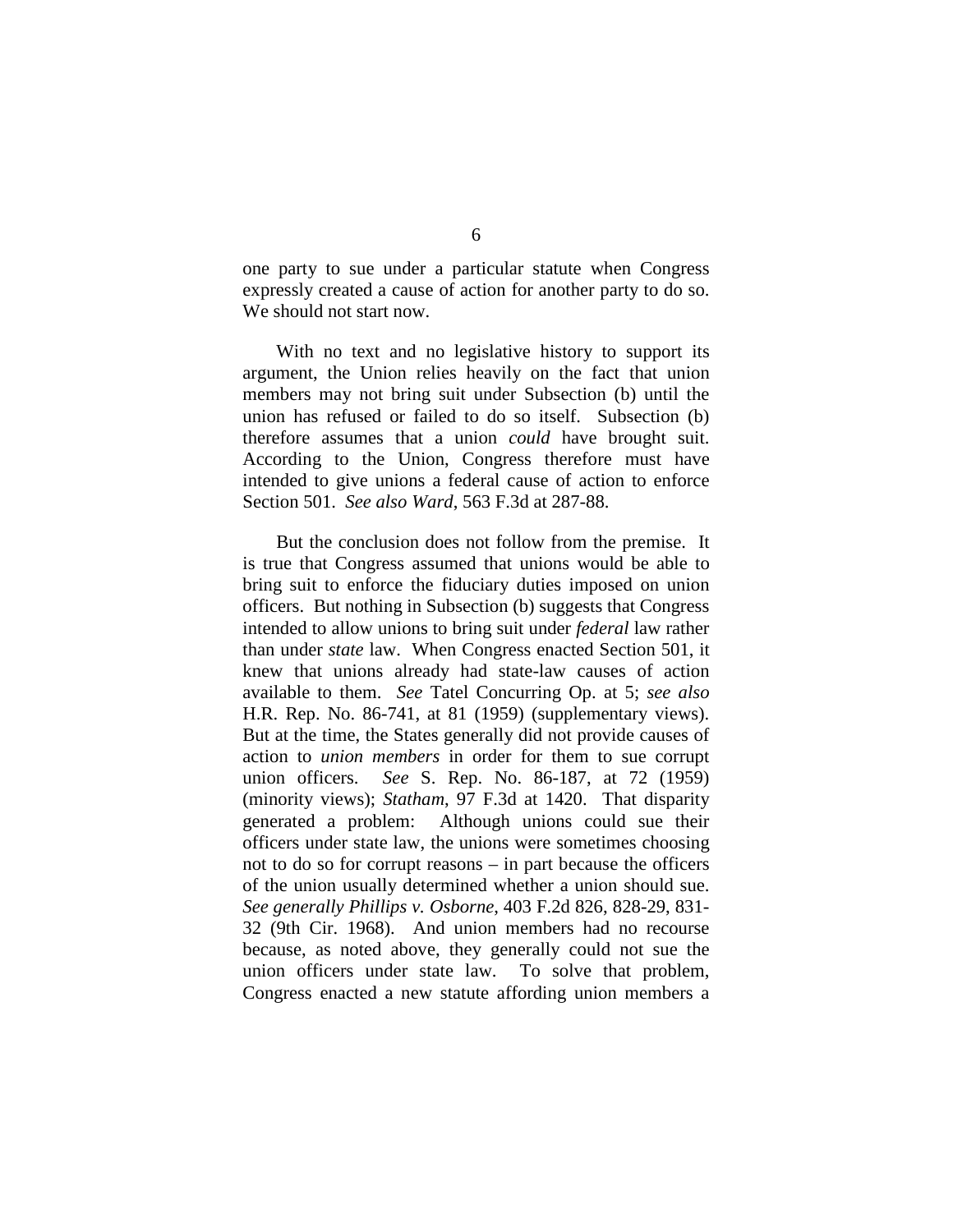federal cause of action to sue crooked union officers when a union itself would not. But Congress did not need to allow unions to sue under federal law because unions, unlike union members, already could bring suit against union officers under state law. And so Congress did not need to – and did not – create a new federal cause of action for unions.

Sticking to the statute as Congress wrote it does not leave unions without remedies. To reiterate, they have state-law remedies. This suit demonstrates as much. In addition to the federal claim, the Union brought a host of other claims against Faye under D.C. law. Those claims include conversion and breach of contract, along with a claim for breach of fiduciary duties imposed by D.C. law. *See* Complaint at 4-6, *International Union, Security, Police and Fire Professionals of America v. Faye*, No. 09-2229 (D.D.C. Nov. 24, 2009), at Joint Appendix 8-10. In other words, even without a federal cause of action under Section 501, unions can still hold union officers accountable, including in this very case, but the unions must do so under state law.

Creating a federal cause of action for unions may or may not be "desirable" as a matter of policy. *Sandoval*, 532 U.S. at 287. But Congress did not create one in the Labor-Management Reporting and Disclosure Act, and we must respect Congress's policy choice.

#### II

The majority opinion sidesteps the merits of the Union's argument. Instead, the majority opinion says this Court already decided the issue in *Weaver v. United Mine Workers of America*, 492 F.2d 580 (D.C. Cir. 1973) (per curiam). In so ruling, the majority opinion ventures far beyond both the arguments of the parties in this case and the holding of *Weaver* itself.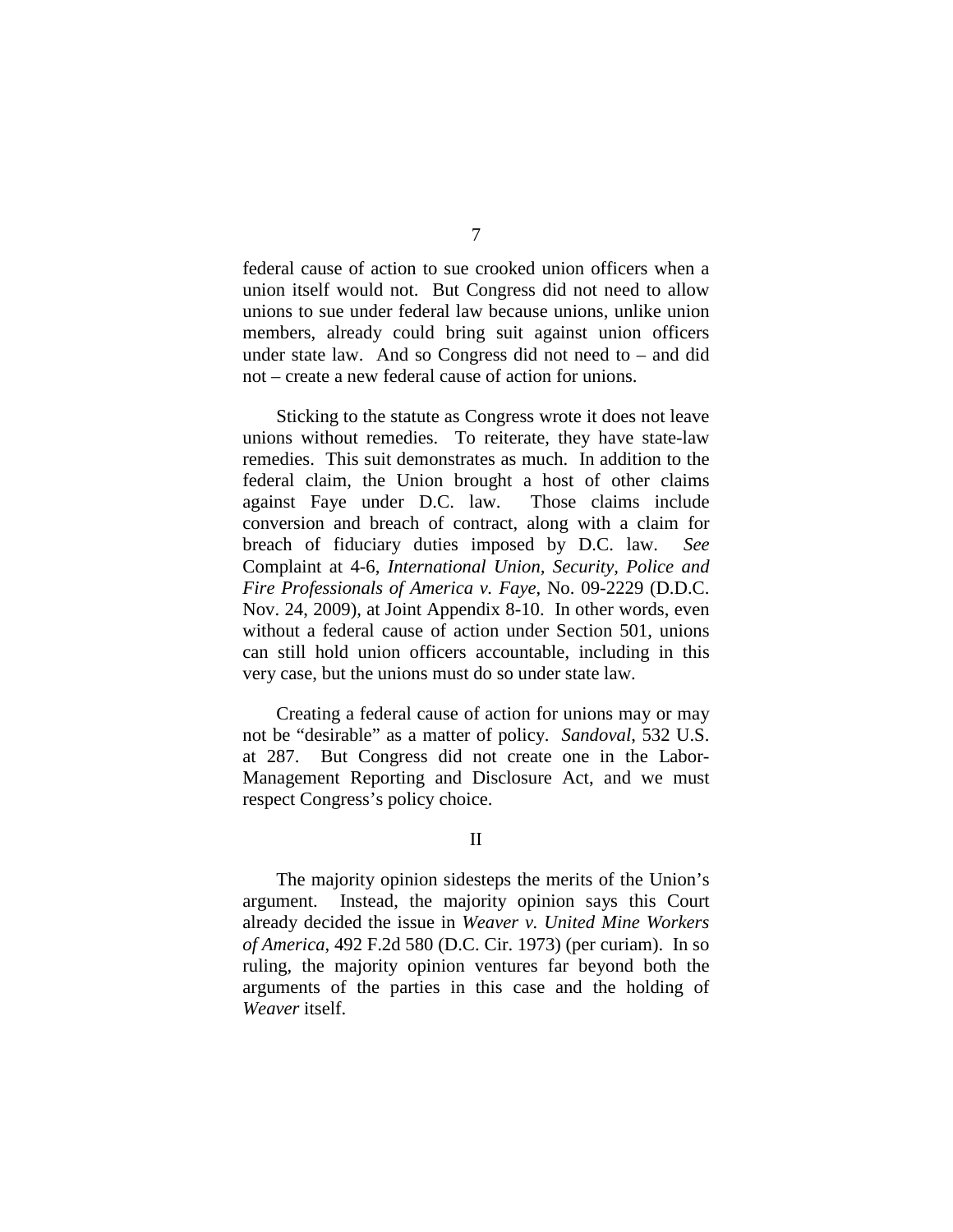To start, even the Union here does not rely on *Weaver* to support its arguments. Think about that. In its opening brief, the Union did not rely at all on *Weaver*. *See* Union Br. 13. At oral argument, the Union was offered *Weaver* on a silver platter. *See* Tr. of Oral Arg. at 8. But the Union declined to indulge. In no uncertain terms, the Union said it would be too much of a reach to argue that *Weaver* had any relevance here: "[G]iven th[e] rather unique circumstance of that case," the Union explained at oral argument, *Weaver* "does not directly address the issue before this Panel." Tr. of Oral Arg. at 8-9. Again, remember that this was *the Union* speaking. Even the Union did not think it could make a good argument that *Weaver* controlled this case.

The Union expressly waived reliance on *Weaver* for good reason. As the Union acknowledged in its brief and at oral argument, the facts in *Weaver* presented a far different set of legal issues, and the *Weaver* Court quite plainly did not address much less resolve the question now before us.

*Weaver* involved a Section 501 suit brought by Joseph Yablonski, a member of the United Mine Workers of America. *Weaver*, 492 F.2d at 581-82. Yablonski believed that the union's senior officers had been misappropriating union funds. *Id.* at 582. So along with other members of the union, Yablonski sued three union officers and the union itself under Subsection (b) of Section 501. *Id.* at 581-82. Simple enough. But Yablonski and his family were murdered on the order of the union's president before the court could reach the merits of Yablonski's suit. *Id.* at 582; *see also Commonwealth v. Boyle*, 447 A.2d 250 (Pa. 1982).

That created a potential problem for the pending suit. Of the plaintiff union members in the suit, only Yablonski had met the procedural demand requirement for suit under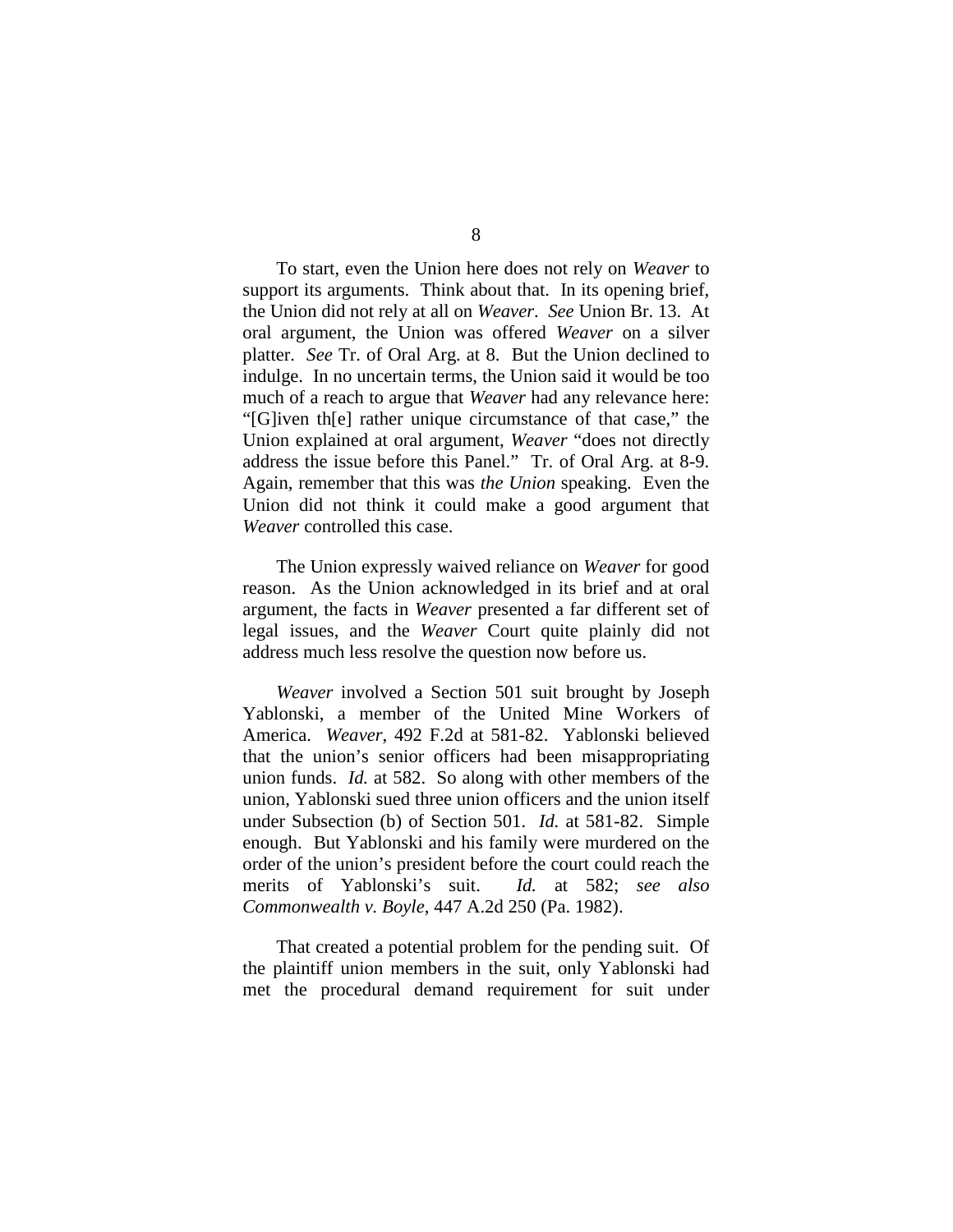Subsection (b). *Weaver*, 492 F.2d at 582. So the defendant union officers and union moved to dismiss the suit, arguing that the remaining plaintiffs were not proper plaintiffs. *Id.* The District Court denied the motion, and the defendant union officers and union filed interlocutory appeals. *Id.*

While the appeals were pending, the union held a new election, and control of the union flipped: The election displaced the incumbent officers and ushered Yablonski's supporters into power. *Id.* at 582-83. With its newly elected officers at the helm, the union asked this Court (i) to withdraw the union's appeal, in which the union had been aligned with the old defendant union officers, and (ii) to permit the union to now intervene on behalf of the plaintiff union members against the old defendant union officers. *See id.* at 583.

The question before the *Weaver* Court was thus a narrow one: Generally speaking, could a union start on one side of a Section 501 case and then – midway through – switch to the other side? *See id.* at 586. *Weaver* held that a union could do so. *Id.* at 586-87. In a brief discussion, the Court noted that the union had chosen "to assume a defensive role" in the suit initially, and that the defendant officers wanted this Court to "compel the [union] to maintain [that] defensive role." *Id.* at 586. But the Court declined to force the union to stick to its original position, noting that the union was "at liberty to shape its own destiny within the boundaries set by law." *Id.* The Court held that "like any labor organization," the union "is free to say which side of a controversy involving a legitimate institutional interest it will take." *Id.*

Importantly for present purposes, *Weaver* completely missed (and thus said nothing about) the issue of whether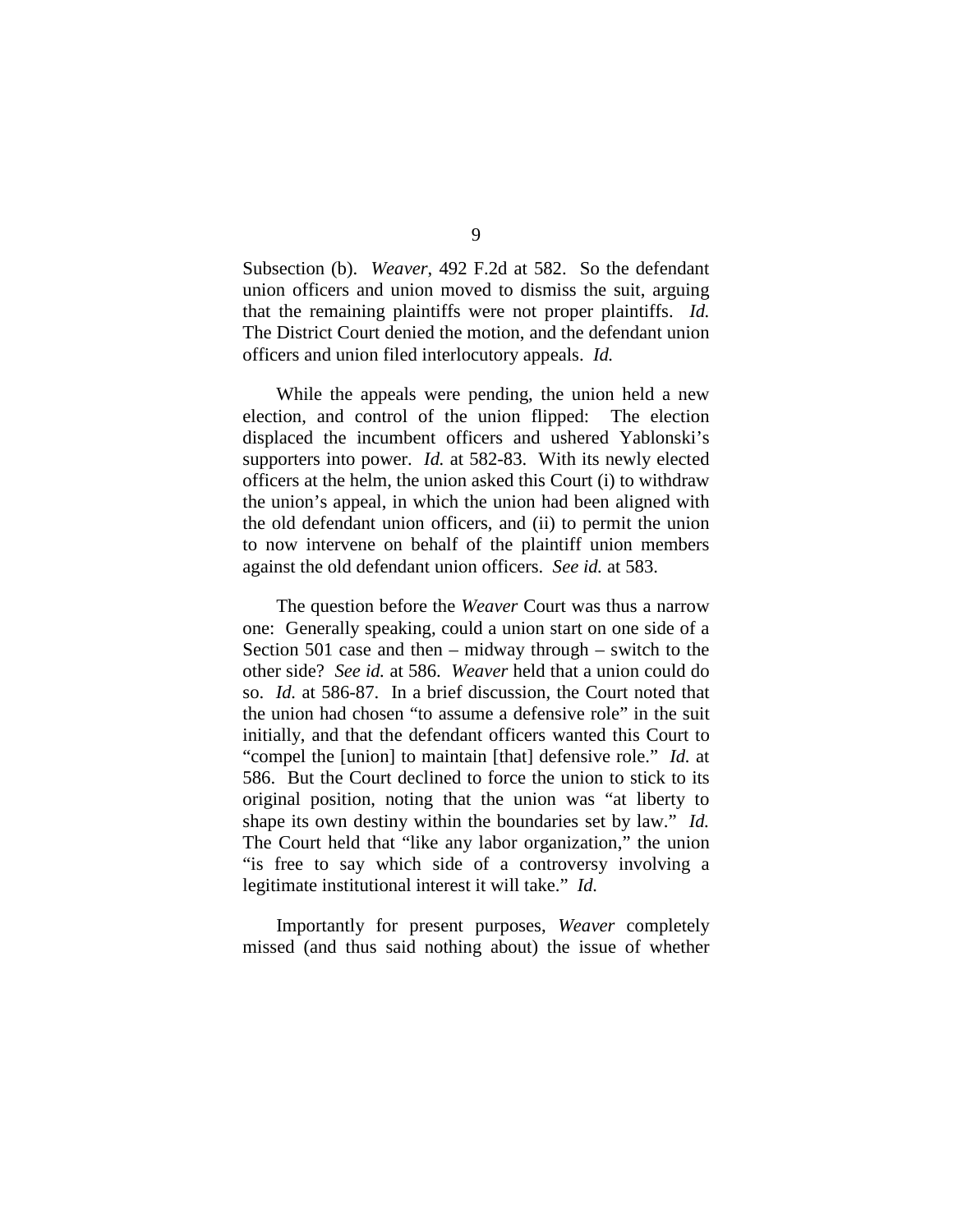Section 501 creates an implied cause of action for unions.<sup>[3](#page-36-0)</sup> *Weaver* did not cite any precedent related to finding implied causes of action. Nor did *Weaver* purport to analyze whether the union in that case could have brought a Section 501 claim in the first instance. Indeed, *Weaver* did not mention Section 501 at all other than a passing reference to the "legislative preference" for unions themselves to prosecute claims "for breach of fiduciary duty against union officials." *Id.* That silence should not be surprising: As the Union in this case observes, the Court in *Weaver* "took for granted that the Union was a proper party." Union Br. 13. Therefore, as the Union here concedes, "the decision in *Weaver* turned on an issue of civil procedure, not an interpretation of § 501." *Id.*

The majority opinion extracts a different lesson from *Weaver*. With considerable understatement, the majority opinion acknowledges that "*Weaver* did not squarely address the precise question of a union's right to bring a section 501 suit in the first instance." Maj. Op. at 10. But the majority opinion nonetheless claims that *Weaver* "compels the conclusion" that a union may bring suit under Section 501. *Id.* The majority opinion reasons that by "allowing the union to take over control of the litigation, the *Weaver* court necessarily determined that the union was a proper plaintiff in a section 501 fiduciary duty suit." *Id.* at 9.

*Weaver* said nothing of the sort. Simply put, the *Weaver* Court missed a critical issue, presumably because the parties (in particular, the defendant union officers) failed to notice and raise it and because the issue was not the kind of jurisdictional issue that courts must raise on their own. It

<span id="page-36-0"></span> $3<sup>3</sup>$  It is unclear why the union rather than the union officers was originally a proper defendant in a case of this sort, much less a proper plaintiff after the switch. But neither question was addressed in the multi-stage litigation.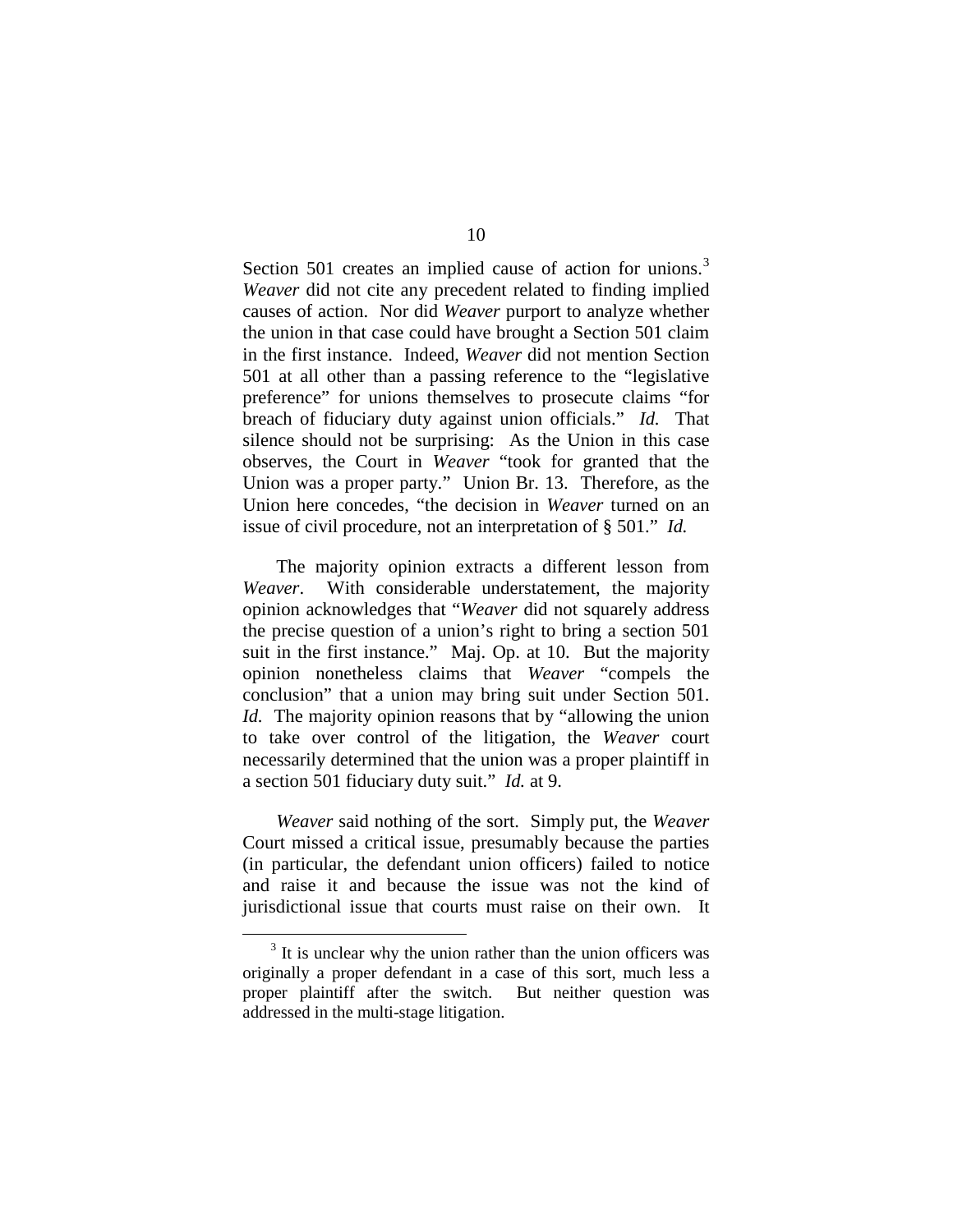therefore is entirely mistaken to think that the *Weaver* Court had any thoughts or made any rulings on the issue before us. The majority opinion's contrary conclusion contravenes a longstanding principle of judicial precedent: "Questions which merely lurk in the record, neither brought to the attention of the court nor ruled upon, are not to be considered as having been so decided as to constitute precedents." *LaShawn A. v. Barry*, 87 F.3d 1389, 1395 n.7 (D.C. Cir. 1996) (en banc); *see also United States v. Shabani*, 513 U.S. 10, 16 (1994).

For its part, Judge Millett's concurrence says that the question presented here was "[a]sked and answered by *Weaver*." Millett Concurring Op. at 1. That is doubly mistaken, in my view. Review of the *Weaver* opinion reveals that this question was neither asked nor answered. The court simply missed the issue. That happens sometimes. Even in our court. *Cf. Dietz v. Bouldin*, 136 S. Ct. 1885, 1896, slip op. at 12 (2016) ("All judges make mistakes. (Even us.)"). I would not impute to the *Weaver* Court rulings that it quite obviously never made.

\* \* \*

This Court's decision in *Weaver* does not control the outcome of this case, as even the Union has conceded. To come to the contrary conclusion, the majority opinion has not only re-engineered *Weaver*, but also jumped past the Union's commendable, good-faith candor in refusing to rely on that inapposite case. Because *Weaver* does not control here and because Section 501 does not create a cause of action for unions, I would affirm the judgment of the District Court